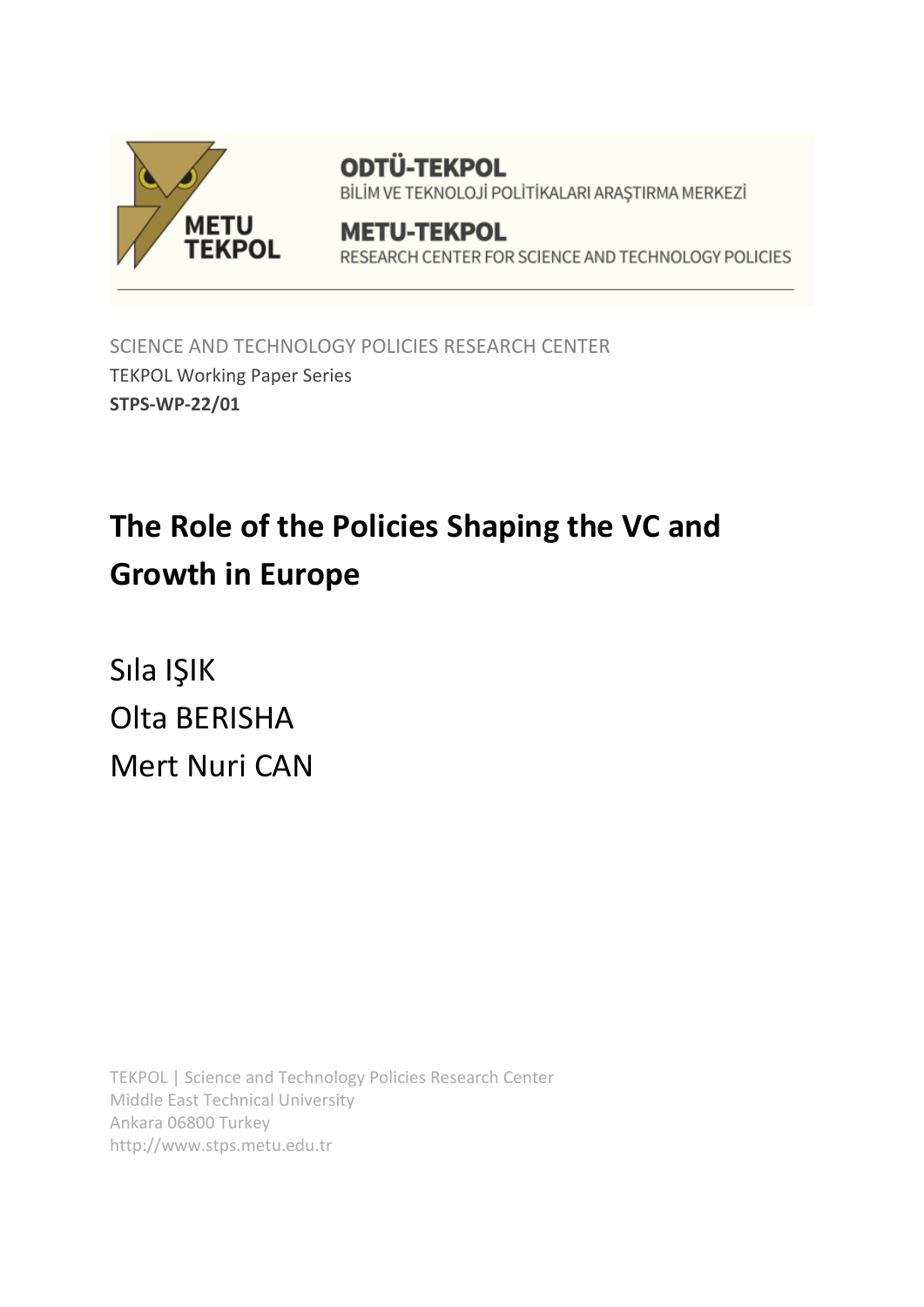## **The Role of the Policies Shaping the VC and Growth in Europe**

Sıla Işık 2219616

Olta Berisha 2591014

Mert Nuri Can 2362697

## **Abstract**

Venture capital has been gaining importance in recent years and became an issue that is discussed by both economists and politicians often. The paper aims to discuss the role of policies in the development of venture capitals (VC) and examines the effect of venture capitals on the economic growth of European countries. It provides a wide range of literature frameworks about past policies and their importance on economic growth and VC besides giving data on individual investment rates for specific European countries, how these investments are fundraised. Further, it is aimed to criticize those policies to provide a clear framework that reveals the shortcomings of those policies as well as their good aspects.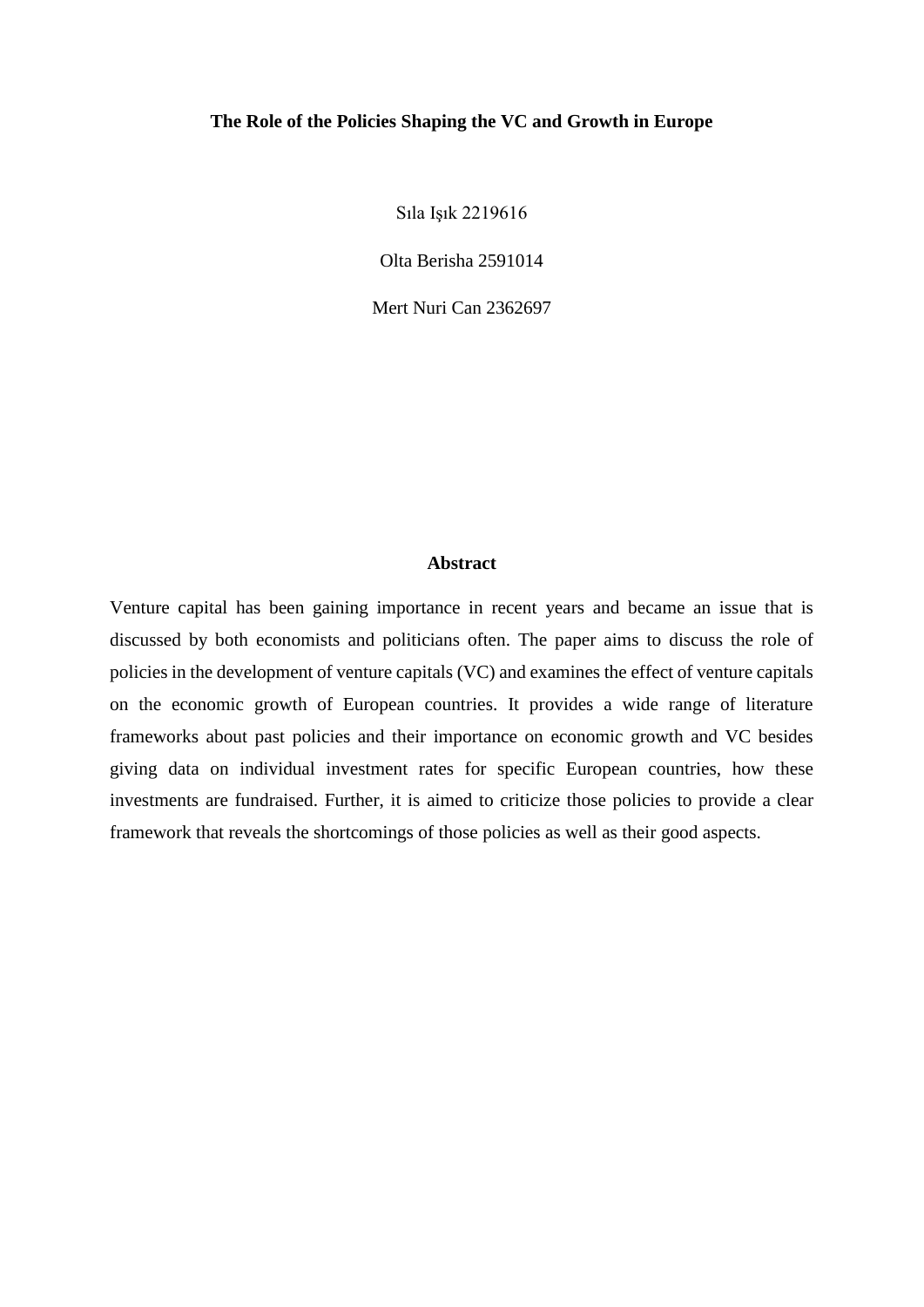#### **Introduction**

In recent years venture capital is seen as one of the primary reasons underlying economic growth by economists, businesspeople, and politicians. Venture capital businesses devote considerable management resources to exploring new technologies and markets, identifying promising startups in such fields, providing financial resources, and guiding them in their initial phases. Access to traditional financial sources for a startup is frequently hampered by severe information asymmetry and excessive unpredictability. Venture capital firms, on the other hand, have the essential skills to cope with these issues and contribute to startup management (Davila et al., 2003). Even though the venture capital sector in Europe began much later than in the United States, its impact on the overall economy is considerable. According to a study conducted on venture-backed companies by the EVCA (European Private Equity and Venture Capital Association), 94.5 percent of startup firms could not exist if they had not received venture capital finance, and 89.7 percent of them had increased the number of workers after the VC investment (EVCA 2002).

Public policies share the same goal with VC in terms of achieving economic growth. Therefore, the importance of policies on the development of VC and on economic growth becomes an important issue that needs to be discussed. Like any government around the world, European governments have been trying to achieve the success of the US in their own countries. There are some policies determined by economic research as possibly advantageous for the establishment of active venture capital markets. Innovative start-ups face credit limitations, which are extremely serious for early-stage and high-tech enterprises, and this can be alleviated by governmental policies that boost the number of funds available for those enterprises' investment. This would increase venture capital investments in early-stage and high-tech enterprises, resulting in improved innovation ratios. (Da Rin et al., 2006). Policies that help to improve R&D and technological developments and policies that lower the tax on investors are also advantageous for the development of venture capitals.

This study aims to provide an outlook that reveals the impact of Venture Capital (VC) on economic growth with the framework of policies developed in Europe. In the literature review part, we aimed to give a historical framework about how venture capitals were founded and how they affect startups. Then, literature about European policies that are important for VC development and the role of those policies on growth is revealed. In the second part, we have created data that shows the VC investment for start-ups, early-stage, and later-stage firms for 16 European countries. (Austria, Germany, Portugal, Belgium, Italy, Spain, Denmark,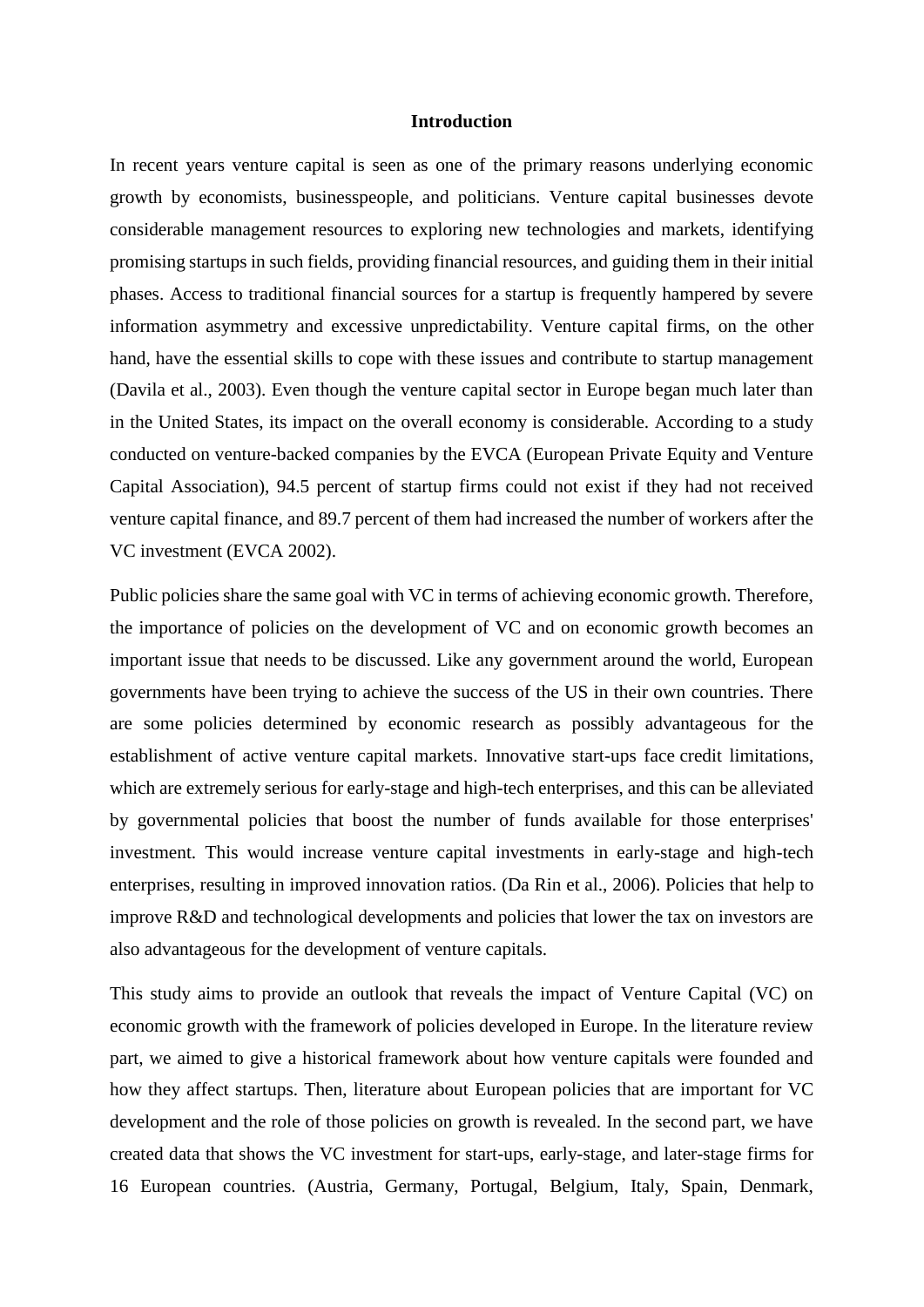Luxemburg, Sweden, Finland, Netherlands, Switzerland, France, Norway, United Kingdom) Hence, sources of VC fundraising for the EU are essential for our analysis and be placed in the data part with the relevant data for growth. In section three, we have made a discussion on what we have found in the literature and the data. Our focus was more on governmental acts related to public policies and differences that result from those policies between Europe and US.

#### **Literature Review**

Venture capital is so well-known in the startup world that it's easy to forget how it got started and why it's so focused on financing startups. The roots of the venture capital go back to WW2 when the American Research and Development Corporation (ARD) was established. The influx of innovation generated by US venture capital funding and the financial performance recorded by this industry has led to the internationalization of venture capital applications (Cressy, 2006) Therefore, the development of venture capitals in Europe is much newer compared to the US. Its arrival to Europe is said to be dated to the beginning of the 1980s, but because of insufficient tax and legal incentives, it started to gain momentum in the second half of the 1990s (Dubocage and Rivaud-Danset, 2002).

It is necessary to look at the evolution of the European venture capital industry and its structure to make a correct assessment of its contribution to the creation of innovative companies. Investment rose dramatically in 1997, and the pace of disbursements quickened in 1999, near to the influx of fresh capital, after first developing slowly until the mid-1990s. The positive trend observed in the EU reflects an improvement in the political, fiscal, and entrepreneurial environment, as the growth of SMEs, particularly in high-tech sectors, has been viewed as a critical component in maintaining the European economy's competitiveness. Several governments and European institutions have implemented venture capital promotion schemes in order to attract investment in this category of firms. Schemes based on direct state intervention in the venture capital market include the establishment of state-sponsored venture capital funds or measures leading to direct state intervention in the market, such as the establishment of public incubators while indirect intervention in the venture capital market refers to schemes aimed at improving the infrastructure of the venture capital industry (Constantin, C., & Olivier, D.,2001). Firms in the EU countries received varying absolute levels of VC investment. The majority of investments are concentrated in a few countries, primarily the United Kingdom, France, and Germany, but over time, the number of countries receiving VC investments has begun to rise.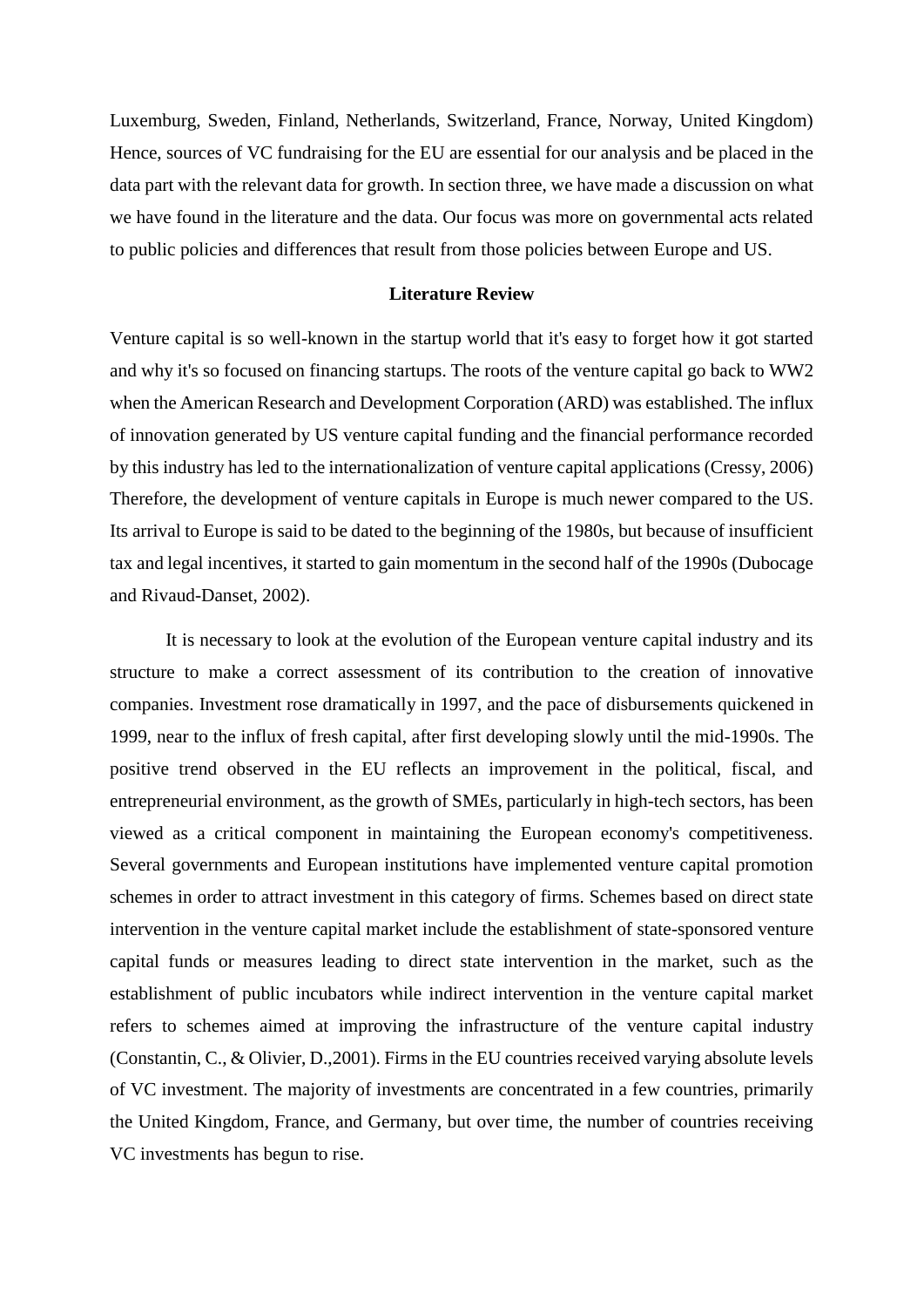Further, to make a clear understanding of European venture capital development it is useful comparing some features with the US because US venture capital is by far the most developed and the oldest. While institutional investors are the largest contributor to venture capital in the US alongside individual investors and realized capital gains, European venture capital is dominated by funds from financial institutions (mainly banks) that still hold the largest source of funds (Bottazzi, L., & Da Rin, M.,2002). In both countries, most of the funds go to expansion investments. Furthermore, higher variability in investment patterns in Europe can be interpreted as a sign of the industry's immaturity, as it still needs to find a stable structure. The difference in venture capital activity between the United States and Western Europe is significant; Europe has roughly one-fourth the amount of activity as the United States (Dubocage 2001). The characteristics of the American innovation model are not found in Europe, where the innovation system is not conducive to the emergence of new, purpose-built firms. The European innovation model is based on the diffusion of new products rather than their creation. Therefore, this is reflected in the poorer financial performance of European technology-based small firms (TBSFs) (Dubocage and Rivaud-Danset, 2002).

When discussing small technology-based businesses, it is also necessary to discuss start-ups and the role of venture capital in their development. Start-ups encounter difficulties with financing because banks generally refrain from investing in them. Banks specialize in accepting public deposits, lending these funds to businesses, and earning interest margins in the process. Due to the high liquidity of deposits, loans should only be made to businesses that are likely to repay in a relatively short period of time and with a high probability. Banks rely heavily on a firm's tangible assets for collateral as well, but the assets of entrepreneurial start-ups are mostly intangible, such as marketing knowledge or technology. This is where venture capitalists come in. Venture capitalists are professional investors who raise funds from wealthy individuals and institutional investors and invest on their behalf through small, limited partnerships, and their area of expertise is young firms that have a high potential of earning, namely, start-ups. Therefore, the growth of start-ups heavily depended on venture capital investments and indirectly dependent on the policies that are made in that area.

Lerner, Moore, and Shepherd claim that "It is instructive to observe that all venture capital markets of which we are aware were initiated with government support. These markets do not appear to emerge without some form of assistance. This leads to the question as to what it is that requires the need for government support in these markets, at least in their formative stages" (2005). The researchers in the quoted above paragraph claim that although venture capital is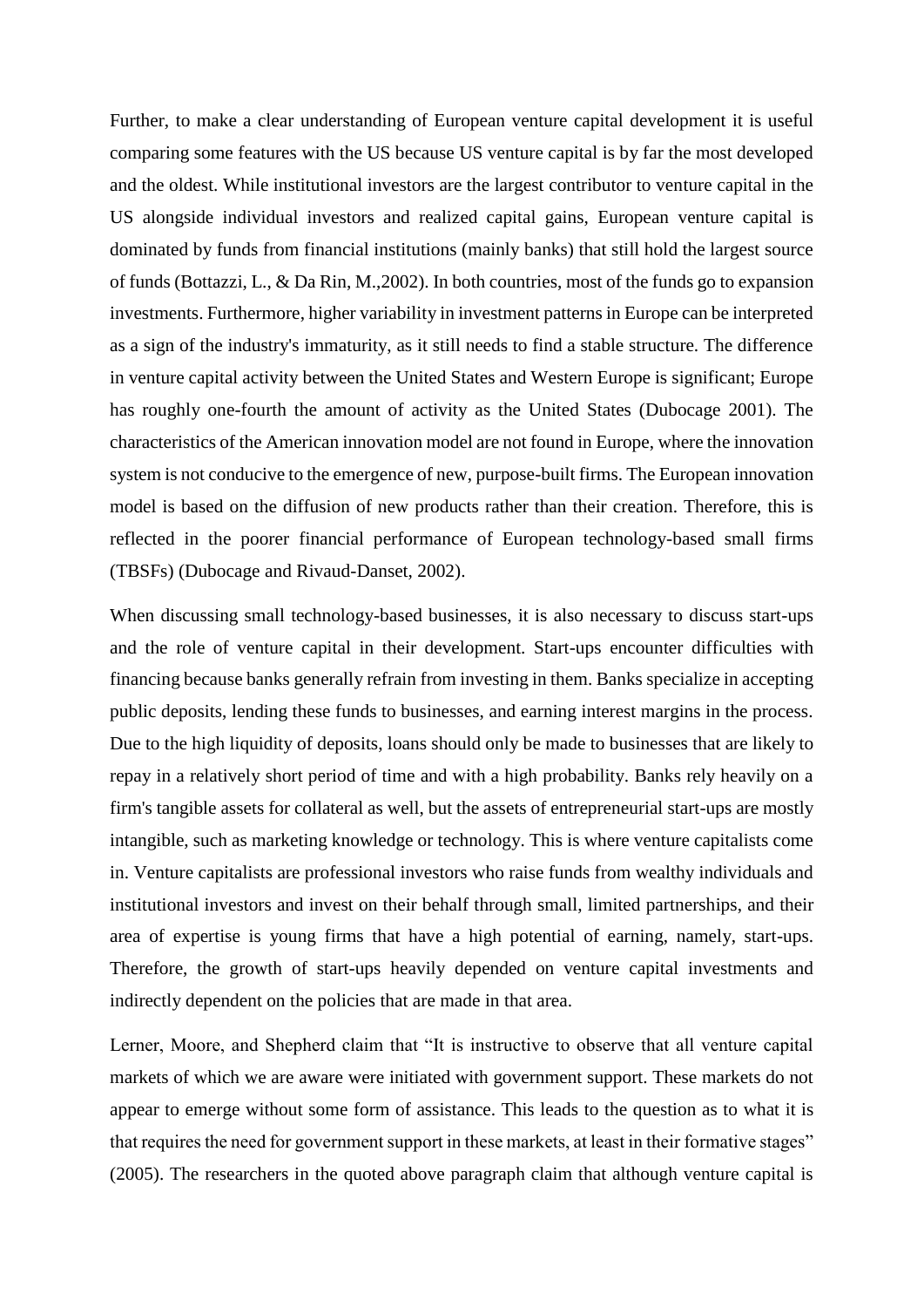associated with entrepreneurial representatives that are not restricted by public interference, governments can play an essential role both in launching venture capital programs and in establishing such activities and providing a facilitating environment for commercial growth (Murray, 2007).

Governments aiming to develop an inventive economy are increasingly turning to venture capital especially in the aftermath of the global economic catastrophe. They are practically compelled to do so, as global banks appear to be even less willing to make risky investments, and stock markets are becoming less dependable sources of corporate funding for innovation (Lerner, J., Leamon, A., Robles, G.A., 2021). The need to turn to venture capital to incentivize the economy is also evident in the European Commission 1998 report, as well as in the Regulation of European Securities 2001 report. In both of the aforementioned reports, the urge to the government and the European institutions to give more attention and establish an environment for the expansion of the supply of risk capital for developing companies is apparent, considering that they are a crucial part of the economy for job creation (Bottazi, L., Da Rin, M., 2002).

The broad economic literature has demonstrated that a country's formal and informal institutional qualities define the "rules of the game" that economic agents must follow. Both categories of institutions have been demonstrated to have an impact on entrepreneurship and innovation activities, therefore they appear to be important when looking at VC activity across various geographic areas. (Grilli, L., Mrkajic, B. & Latifi, G, 2018). As factors of VC activity, the entrepreneurial finance literature has looked at four major characteristics of the institutional framework that set formal boundaries for entrepreneurial and financial activities: (i) regulations and contractual norms that apply to a wide variety of laws; (ii) governmental quality and political conditions; (iii) financial market structure and development; and (iv) macroeconomic conditions. All of these factors are thought to have an impact on the venture capital industry by generating (or introducing) hurdles and possibilities for inventive entrepreneurs (i.e., the supply side of the VC industry) and institutional investors (i.e., the supply side of the VC industry) (i.e., the supply side). Above all, well-developed formal institutions can reduce transaction costs and the constraints associated with information asymmetries, two of the most serious hurdles to entrepreneurial financial activity that result in adverse selection and moral hazard difficulties (2018).

Now that the impact of policies in venture capital investment has been analyzed, the next section of this paper will provide a thorough analysis of how policies in Europe have developed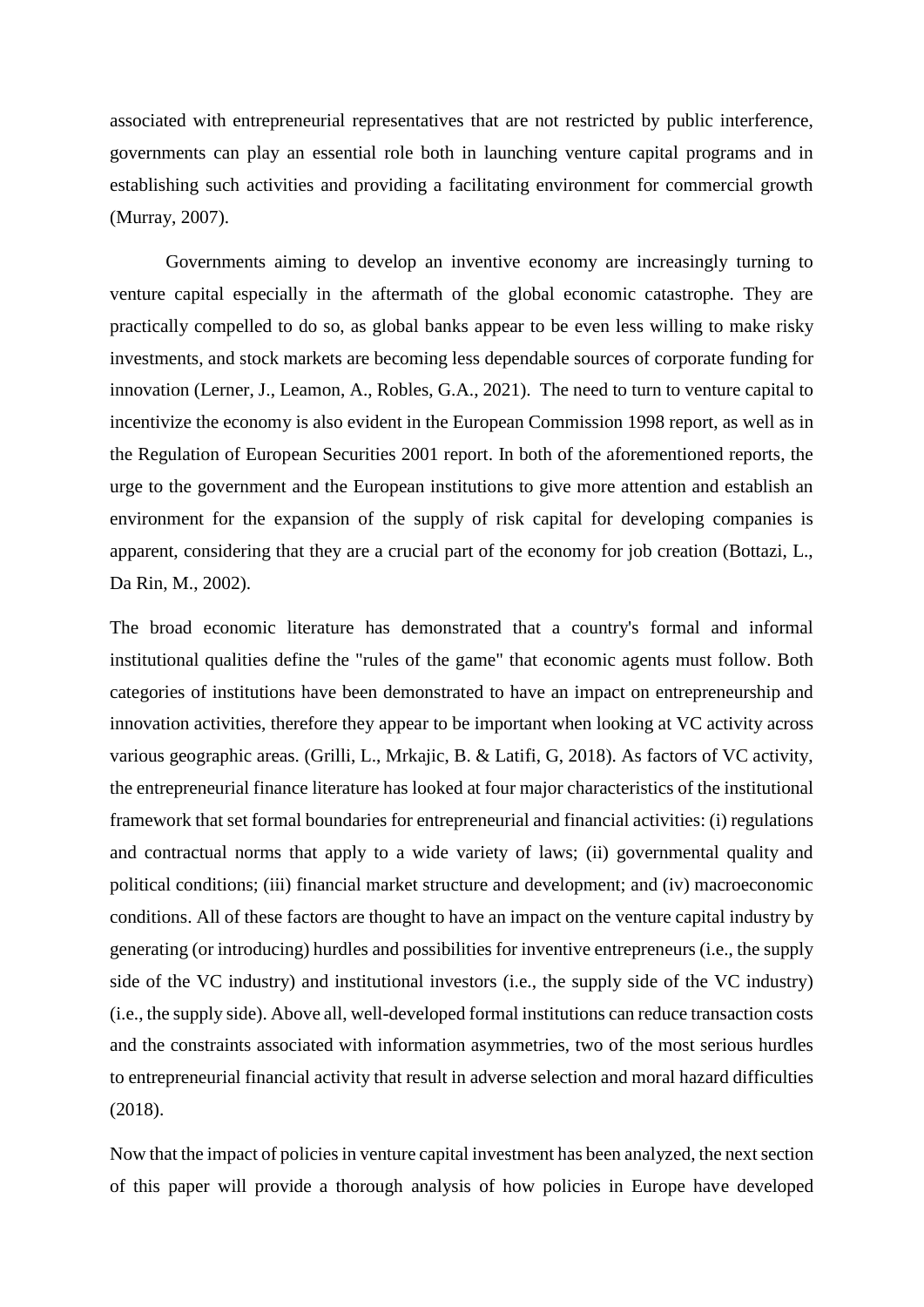throughout the years and how that has influenced the growth of venture capitals. As mentioned in the first paragraph, the establishment and development of venture capital in the EU are much younger compared to the US. The disparity between European and American markets could be explained by several historical events. One of the main problems was that of tax disparities between Europe and the United States. Higher capital gains taxes in Europe, wealth taxes on the value of shares in some countries, and harsher regulation of private R&D investment all raise the cost of venture capital and hinder its development. The United States and the United Kingdom have far more favorable tax rules for business development in general and venture capital in particular (Dehesa, 2002)

In December of the year 2000, The Heads of State and Government of the 15 EU member nations described entrepreneurship as a crucial component of EU employment policy during the Nice European Council. The fundamental component of such a policy is the formation of a venture capital industry. The first steps of this policy were acquired from the 1998 proposal of the European Commission when it proposed a Communication to the European Parliament entitled "Risk Capital: a Key to Job Creation in the EU." Because of the aforementioned Communication, two plans emerged regarding the venture capital policies: the Risk Capital Action Plan, which was included in the original Commission Communication, and the Financial Services Action Plan, which was adopted in May 1999 (2002). By 2003, the Risk action plan was implemented, and by 2005 Financial Services Action Plan was implemented. There were four areas of action for them to be implemented; the first was to take steps to strengthen financial market convergence. The Euro was a significant step forward since it removed currency rate risk among participating countries. Another was the establishment of the Committee of Wise Men under the presidency of Alexandre Lamfalussy. Updating directives relating to the issuance of a "prospectus" for public stock offerings is one of the most tangible reforms proposed in these 26 areas. This was designed to make it easier for all member states to raise money by lowering transaction costs, simplifying international procedures, and introducing "shelf registration"(2002). The last phase would divide the prospectus preparation process into two parts: a generic or "reference prospectus" for raising money that will apply to all capital markets, and a second prospectus that will be tailored to each individual issuance. Other initiatives included examining corporate governance rules in member nations and implementing shared best practices. At that time, it was also being considered whether all publicly traded EU corporations should produce their consolidated financial statements using international accounting standards (IAS). A proposed rule would create a European patent,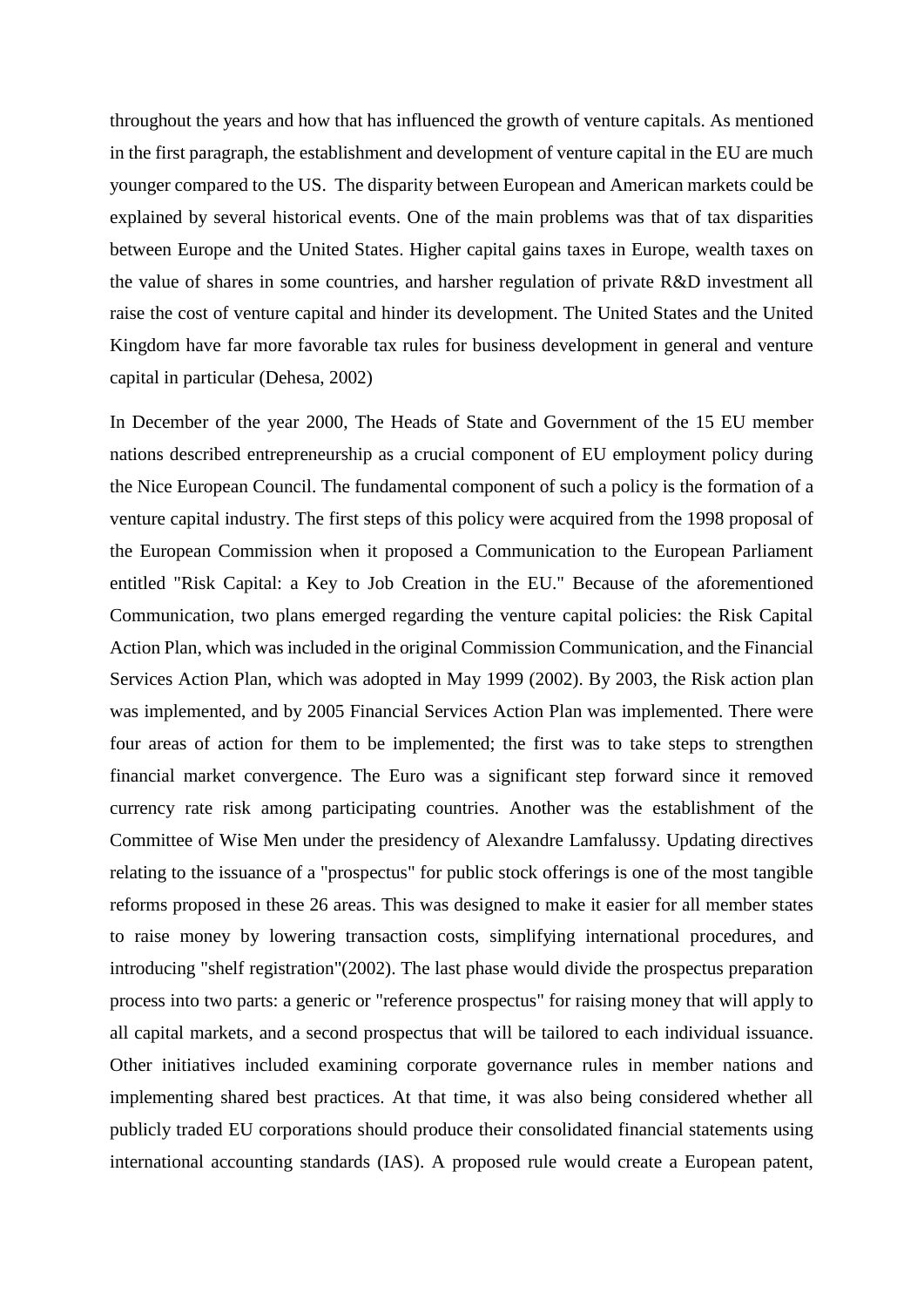delivered by the European Patent Office and valid throughout the EU, which would provide complete legal protection. However, the differential tax treatment of venture capital markets was a key topic of structural reform, and numerous modifications were considered. In the beginning, there was a plan to propose lowering capital gains tax rates in order to boost aftertax returns on capital market investments. Additionally, by assuring equal tax treatment of equity and debt, the enormous tax bias in favor of debt and against equity issuance would be eliminated. Finally, the last policy objective was tax reform to encourage entrepreneurship by lowering corporation tax rates and providing more favorable tax treatment for business formation and stock options as a form of compensation for firm leaders (2002).

However, the recent developments in the EU include two levels of governance that are at work to promote the VC industry. National governments give money through their national promotional institutions (NPIs), such as the KfW in Germany or the Bpifrance in France, and they employ tax incentive programs to decrease the riskiness of VC investments for private investors in Europe. The European Investment Fund (EIF) also intervenes in the VC sector on a European level. Furthermore, the European Commission finds and promotes best practices for cross-border investments that are hampered by differing tax regimes or regulatory requirements. (Stander, P., 2017). The EU enacted the Regulation on European Venture Capital Funds (EUVeCa) in 2013 to advance towards a pan-European venture capital market. It establishes a new "European venture capital fund" label and new procedures to allow venture capitalists to sell their funds across the EU under a single set of criteria. They are trying to help SMEs and small mid-caps access venture capital through a variety of programs under the 2014- 2020 Multiannual Financial Framework. From the seed stage to the development stage moving to the growth stage, the Single EU Equity Financial Instrument promotes European enterprises' growth, research, and innovation (R&I). There is also an equity instrument available through the European Fund for Strategic Investment (EFSI). By investing in VC Funds-of-Funds, the Pan-European Venture Capital Fund-of-Funds program (VentureEU) intends to close the equity gap in Europe. The European Scale-up Action for Risk Capital (ESCALAR) initiative is a risk/reward mechanism for scaling up businesses utilizing venture capital and growth funding. It was also initiated the capital markets union effort in 2015 to open up new investment opportunities, including for SMEs, and to diversify funding sources. Several initiatives, particularly those relating to venture capital, were taken to solve the so-called "funding escalator" problems. They, also, produced research in 2017 to review existing tax incentives for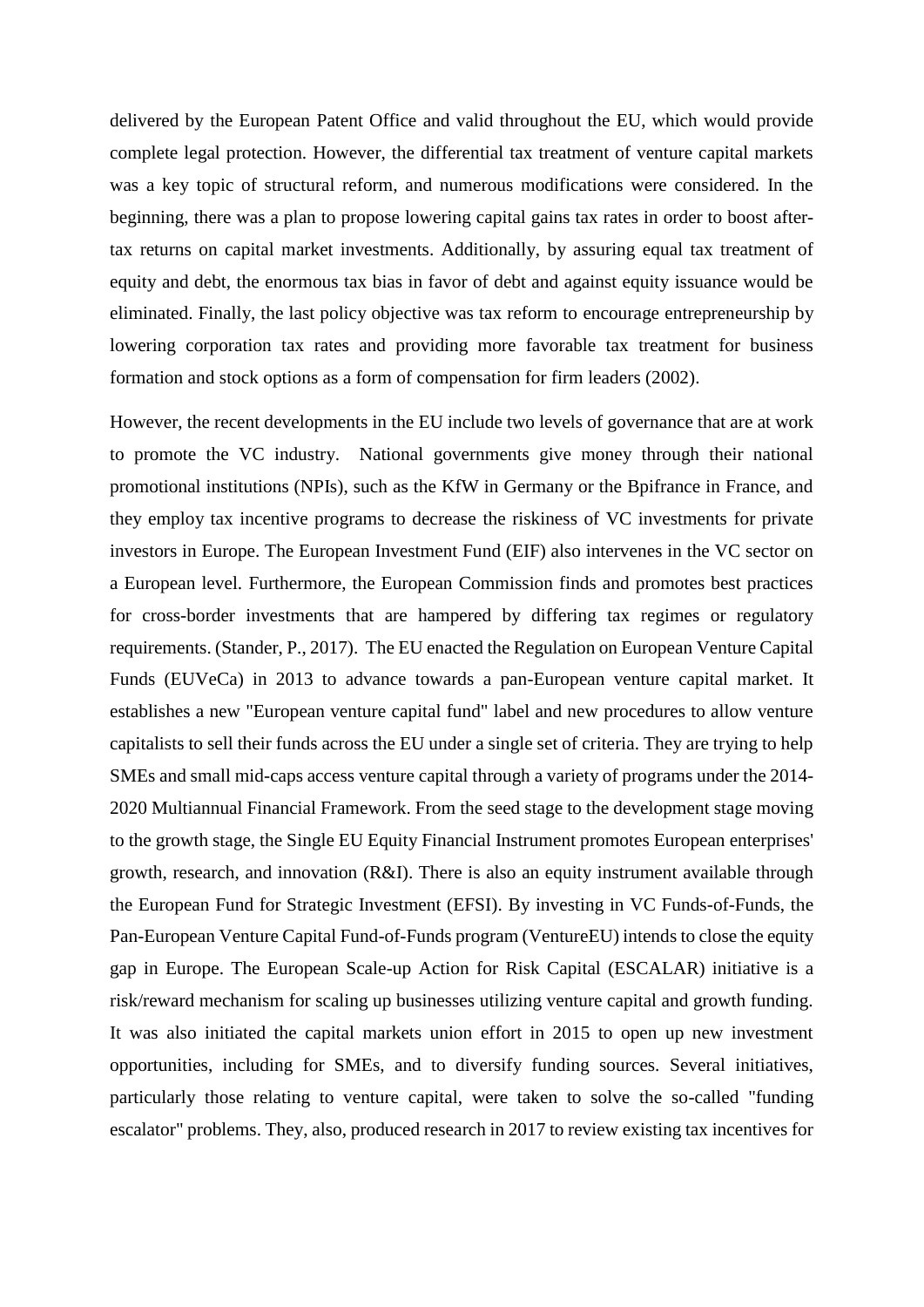venture capital and business angels, analyze and appraise potential new scheme designs, and give policy recommendations for the future (European Commission, Venture Capital).

As another point for policies, it is important to mention the general aims of programs in 2020 in the EU. The biggest step to be taken under this heading is Horizon 2020. It is the largest European funding program for innovation. The EU created the Horizon 2020 program as a cooperative financial mechanism to help Europe maintain its global competitiveness in innovation. The general aims of Horizon 2020 include ensuring that Europe's science is of global quality, removing obstacles to innovation, and making it easier for the private and public sectors to collaborate on innovation (UKRI, 2020). The EU is contributing  $6410$ million in independently owned venture capital funds as part of Venture EU, with  $\epsilon$ 200 million coming from Horizon 2020 (Maensam, 2018). To achieve the given aims European Investment Bank created the InnovFin. The goal of InnovFin is to make it easier and faster for innovative enterprises and organizations in Europe to get funding. InnovFin helps projects that are riskier and more difficult to appraise than typical investments, and so have a harder time getting funding (EIB, 2022). In the light of this program, the European Union broke a record in VC investments in the third quarter of 2020.

The distribution of venture capital in Europe is substantially uneven. Five nations (in order of importance: the United Kingdom, France, Germany, Italy, and the Netherlands) accounted for 83 percent of the total cash generated by the EVCA membership (ECU 46'7 billion). The United Kingdom is Europe's oldest and biggest center of venture capital activity. It accounts for 45 percent of total funds, which is more than double the amount of its next rival, France (ECU 10'6 billion). At the sub-country level, the significant geographical differences in venture capital provision between the European Member States are reflected. Venture capital businesses are concentrated in places with both established financial centers and substantial economic activity concentrations. Because of the information and governance benefits of being near to investors and investees, money is predominantly dispersed within these clusters. The empirical research all agrees that venture capital availability and use are concentrated in areas with a long-standing and expanding economic advantage. Concerns over the apparent scarcity and regional dispersion of third-party equity funding for European NTBFs prompted the European Commission to take action. As a result, the Commission decided to implement a Community pilot project to boost seed capital. The Scheme's declared goals were to facilitate the enterprise creation in the community by providing funds that will improve and strengthen the financial opportunities of the projects of enterprises by the creation of 24 new seed capital funds. By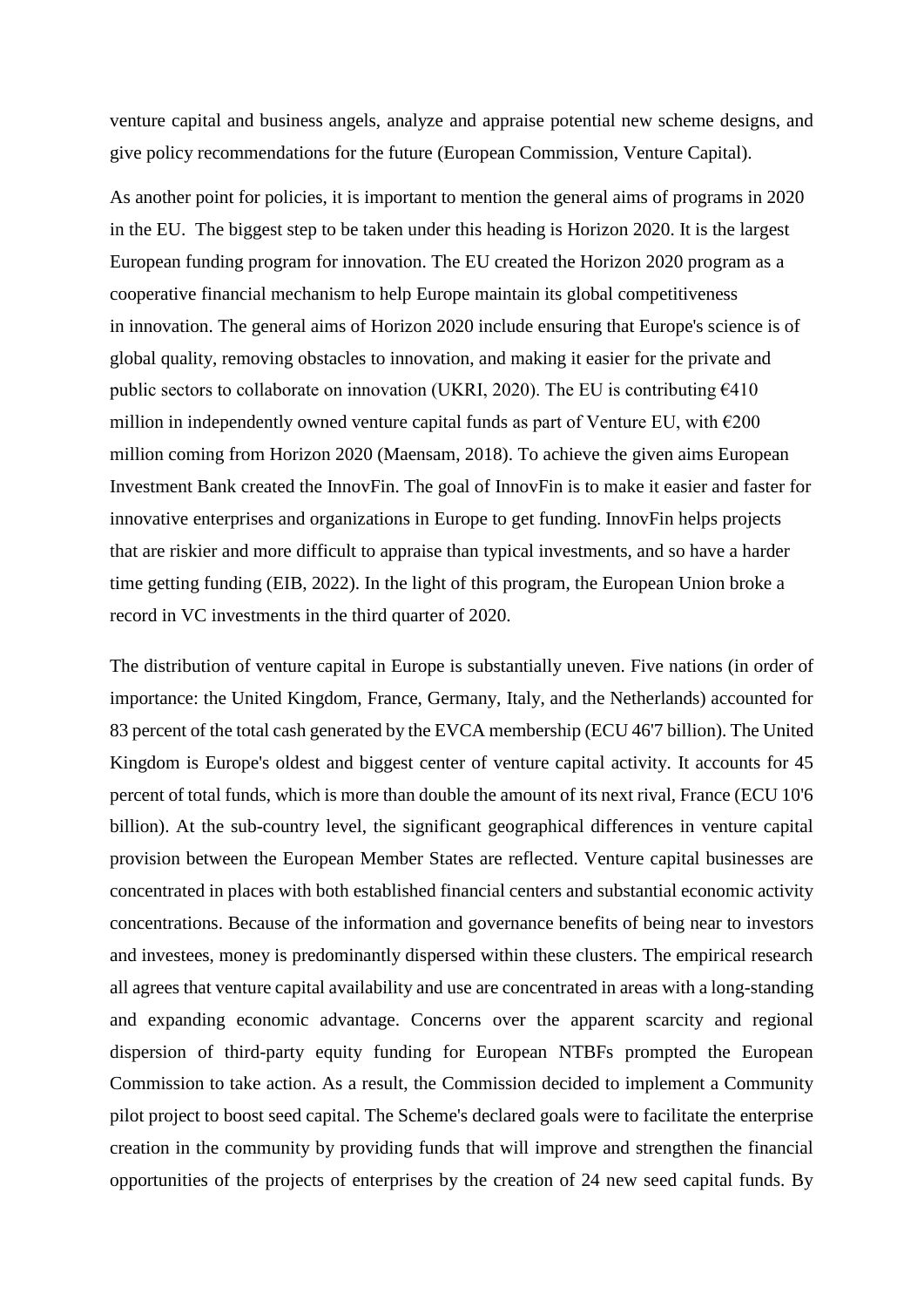offering monetary motivations to these new assets, this pilot drives endeavors to help the private area and start-up speculation. Over a three-to-five-year period, each of the scheme's sponsored funds got a reimbursable, interest-free advance of up to 50% of the fund's yearly operating costs. This loan will be due for repayment after ten years when sufficient investment realizations will have been realized to allow the advance to be repaid. Those funds that have not generated net investment returns greater than a 'hurdle' (linked to long-term treasury bonds plus five percentage points throughout the course of the fund's existence) will be exempt from repaying the loan (2002).

Innovation policies have a strong effect on economic development and inclusive growth. A study by Hasan, I., et. al shows us high patent quality and higher economic growth are strongly related (2010). In European countries, when we look at Continental Europe, their policies are more social and state incentives with respect to the US and UK. Efficient innovation policies and the rise of venture capitals relatively late in Continental Europe because regulations generally focused on individual and social security rights and entrepreneurs did not move like US entrepreneurs. Growth and development in capitalism are more related to innovation and creative destruction, in the middle of the 20th century, Schumpeter was aware of that reality, and he tried to fund entrepreneurs in those years (Schumpeter, 1911). McGlue discussed public policy for funding venture capitals in Europe, how they can be funded, what incentives give them, when governments intervene in these situations, what are the government's policy implementations and what tools they have in order to apply policies (2002). The early 2000s are relatively early for European countries to understand the importance of these policies. Active transformation of China and huge tech companies of the US give some insights to Europe. Growth dynamics change over time and some research shows us direct and indirect effects of venture capitals have some solid stimulation for growth and development. In their analysis, Pradhan, R. P. et. Al, found a strong causal relationship between venture capital investment, information-communication technology infrastructure, and economic growth, their study period is 1989-2016 and it is important because in those years financialization oriented policies are made from governments, free-market regulations held in that continent, and it is also important because we were facing the global crisis (Pradhan, R. P. et. Al, 2019). Major significant clues for economic development are the ratio of high-tech companies in the countries and when we look at increasing policy incentives for venture capitals, high tech entrepreneurial companies increased in Europe (Grilli, L., & Murtinu, S, 2014). Sustained economic growth is provided with venture capital investments and it is located endogenously in the growth process.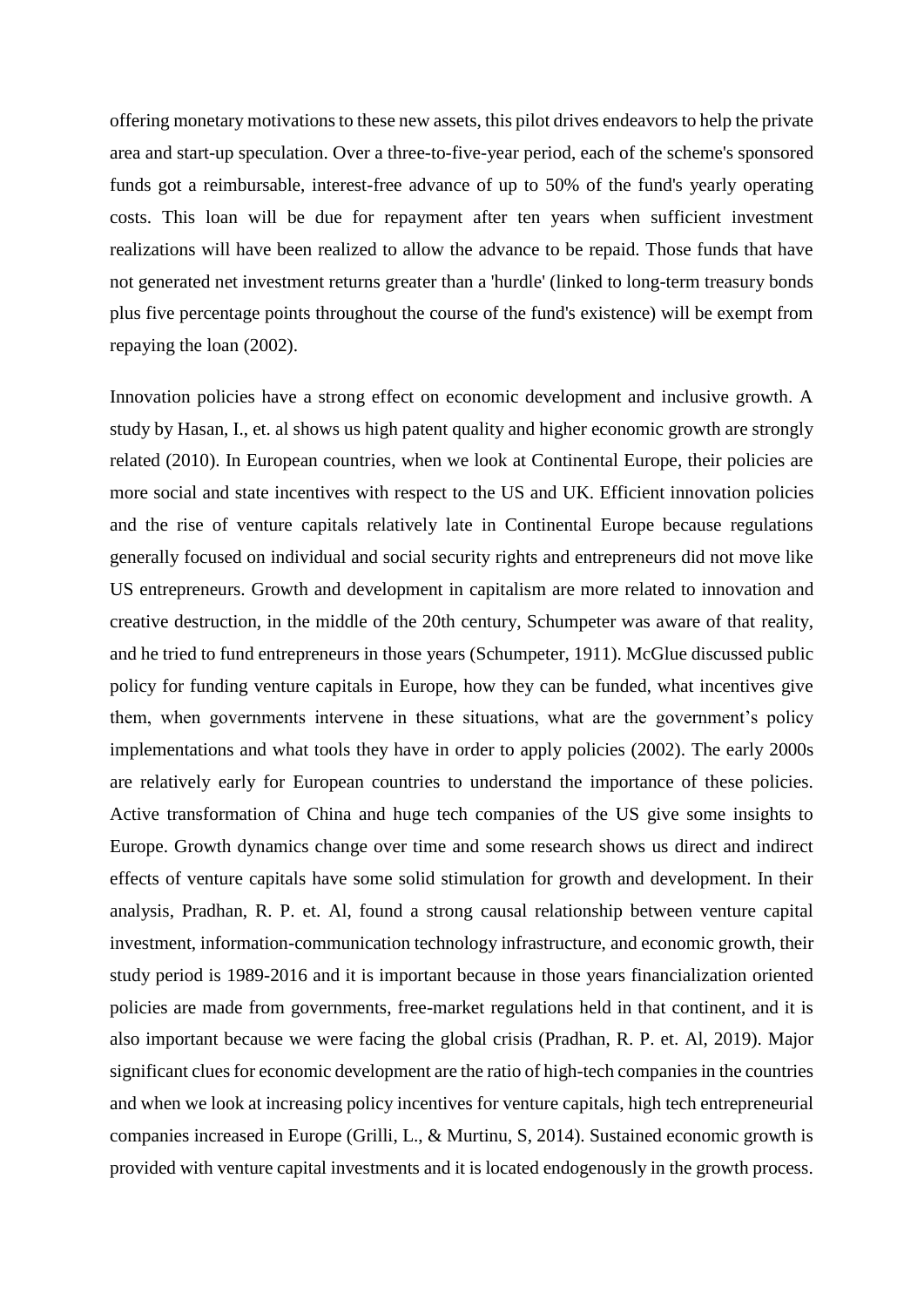Pradhan, R. P, et. al shows this relation under innovation, financial markets, growth, and venture capital investments with the analyzing 23 European countries panel data between 1989- 2015 (2018). Finally, one other aspect of this growth process is shown under information production. Venture capital helps decrease valuation uncertainty within public equity markets and it is beneficial for stock market development (Obrimah, O. A., 2016).

#### **Methodology**

In this paper, the aim is to look at the venture capitals' impact on economic growth in European countries. With this purpose, we aimed to look at the venture capital investments in major European countries and explain their relationship with growth while considering the effects of policies that are conducted in given years. For Venture Capital investments, we used the data of 16 European countries by making use of the OECD database. Our study covers the years 2007-2020. The data that is taken from OECD is measured under current prices, USD, and the units of the data are in terms of millions in US dollars. In addition, to make a clear framework, we conduct two different analyses: the first one is for the start-ups and early-stage ventures, second is for later stage ventures.

It is worth mentioning that there are no official VC statistics since VC companies are not required to report their activity. All accessible VC data sources are based on VC companies' voluntary announcements or data providers' market monitoring. As a result, VC activity varies depending on the data source.

Looking at patent numbers, after the process of funding to understand effects, patent quality is an important determinant to see VCs effects. Innovation activities and their relationship with startup establishments are also good indicators. Starting business rates of males and females could provide us to understand development indicators for countries.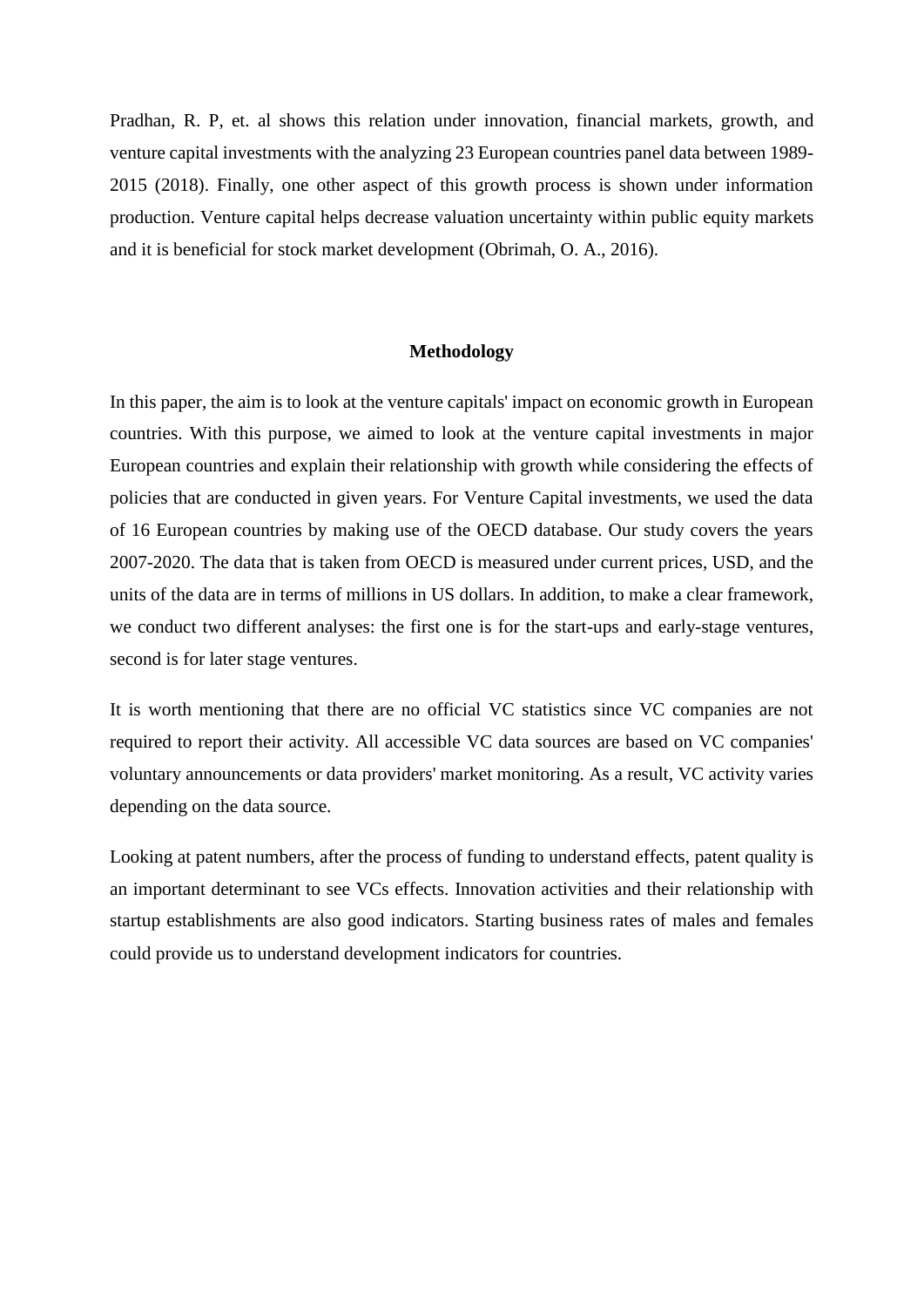## **Data Analysis**





In order to show the differences in investments clearly, we have used a stacked area chart. As can be seen from Figure 1, the United Kingdom, Germany, and France leading the way in venture capital investments for Startups and early-stage ventures in Europe. Venture capital funding of the early stage is designed for enterprises in the development stage. While UK's and Germany's venture capital investments were high from the beginning of 2007, France's action accelerated only after 2016. For all countries that we have included the research, it is clear that there is an increase in the volume of venture capital investments after 2016, especially for the UK, France, and Germany. There are some comments explaining the reason for this increase, increase in competition in early-stage VC. The network of incubators and co-working environments, paired with crowdfunding portals, raises the visibility of new startups. Add to it the fact that Silicon Valley's exorbitant values encourage investors to avoid the West Coast. Many of the most well-known investors, such as Andreessen Horowitz and Google Ventures, have stated that they no longer want to execute early-stage deals because tiny investments do not move the needle for their massive funds. Smaller, less well-known funds will have to work harder in 2016 to distinguish themselves. The stakes in the race for differentiation among earlystage VCs are high (Calhaun, 2015). The lowest investment volume is in Luxemburg for all years and Portugal follows Luxemburg with the second-lowest capital venture investment rates. However, it is important to note here that we are looking at the investments as millions of dollars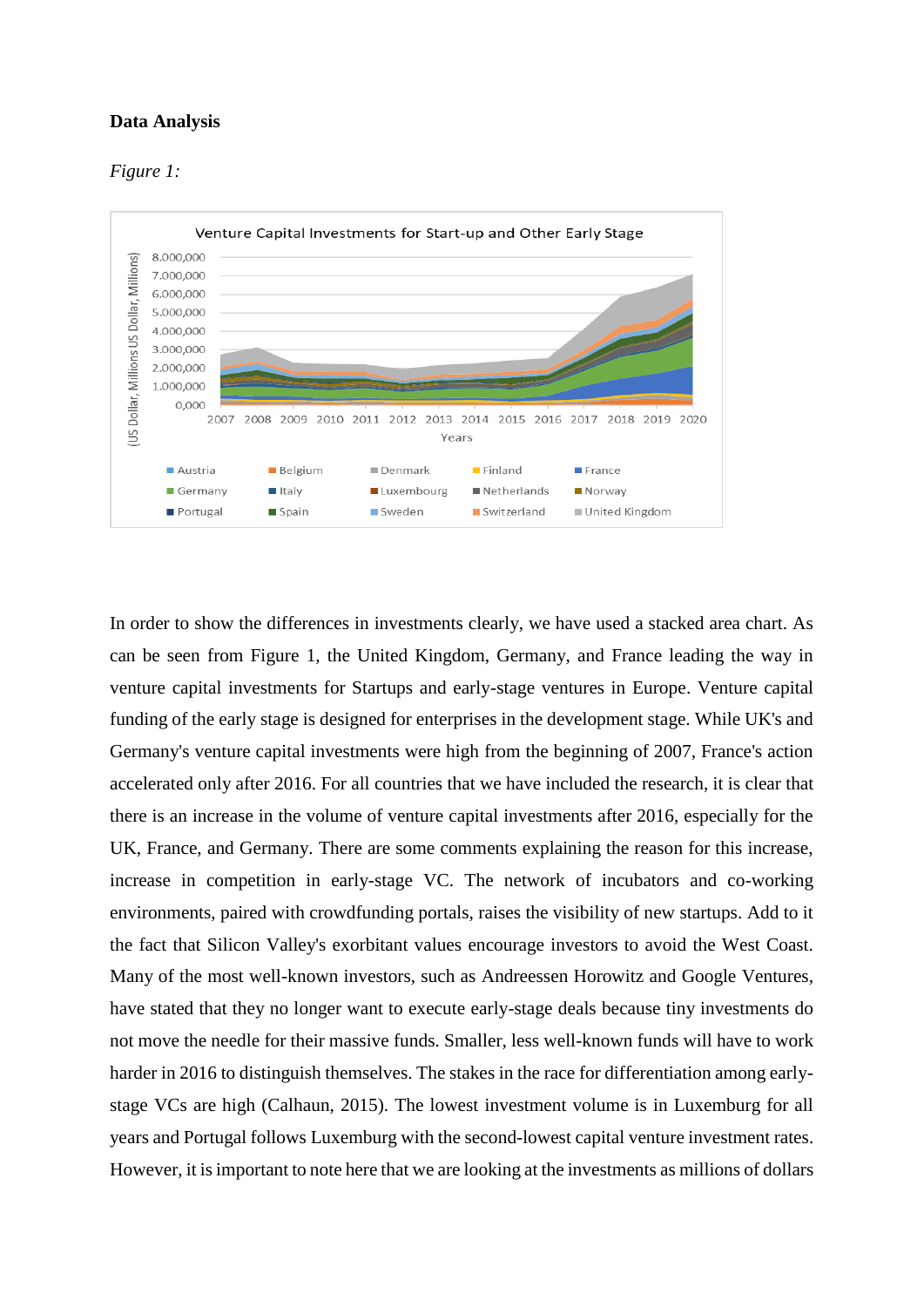in total. If GDP is considered, the percentage of VC investment made by countries like the Netherlands and Luxemburg is not that small compared to their total GDP.





Figure 2 also reveals the venture capital investments made by European countries but for the later stage venture. Late-stage venture capital funding is for more established enterprises that may or may not be profitable now but have demonstrated growth and revenue generation. Like in the early stage, France and Germany have the highest number of VC investments. Finland follows them in the third order and seems to be more interested in making investments in laterstage ventures rather than start-ups and early-stage ones. Spain and Portugal have the lowest rates of investments to the later stage ventures. It is important to pay attention to Spain here because even if GDP is considered, this amount of investment remains very low. Compared to early-stage VCs it is clear that there is much less investment on late-stage VCs in European countries. According to Tech Nation Report, overseas money will account for more than 80% of later-stage VC investment in Europe's tech businesses in 2020 (Adler, 2021).

The European VC market is very fragmented, and we can see it from the previous paragraphs with the example of Austria, Germany, Portugal, Belgium, Italy, Spain, Denmark, Sweden, Finland, Netherlands, Switzerland, France, Norway, and the United Kingdom. The European average obscures the fact that VC markets in various European nations vary greatly in terms of stage of growth, size, and trends. They are very fragmented and diversified. This phenomenon comes because of differing country legal and regulatory regimes, as well as innovation systems.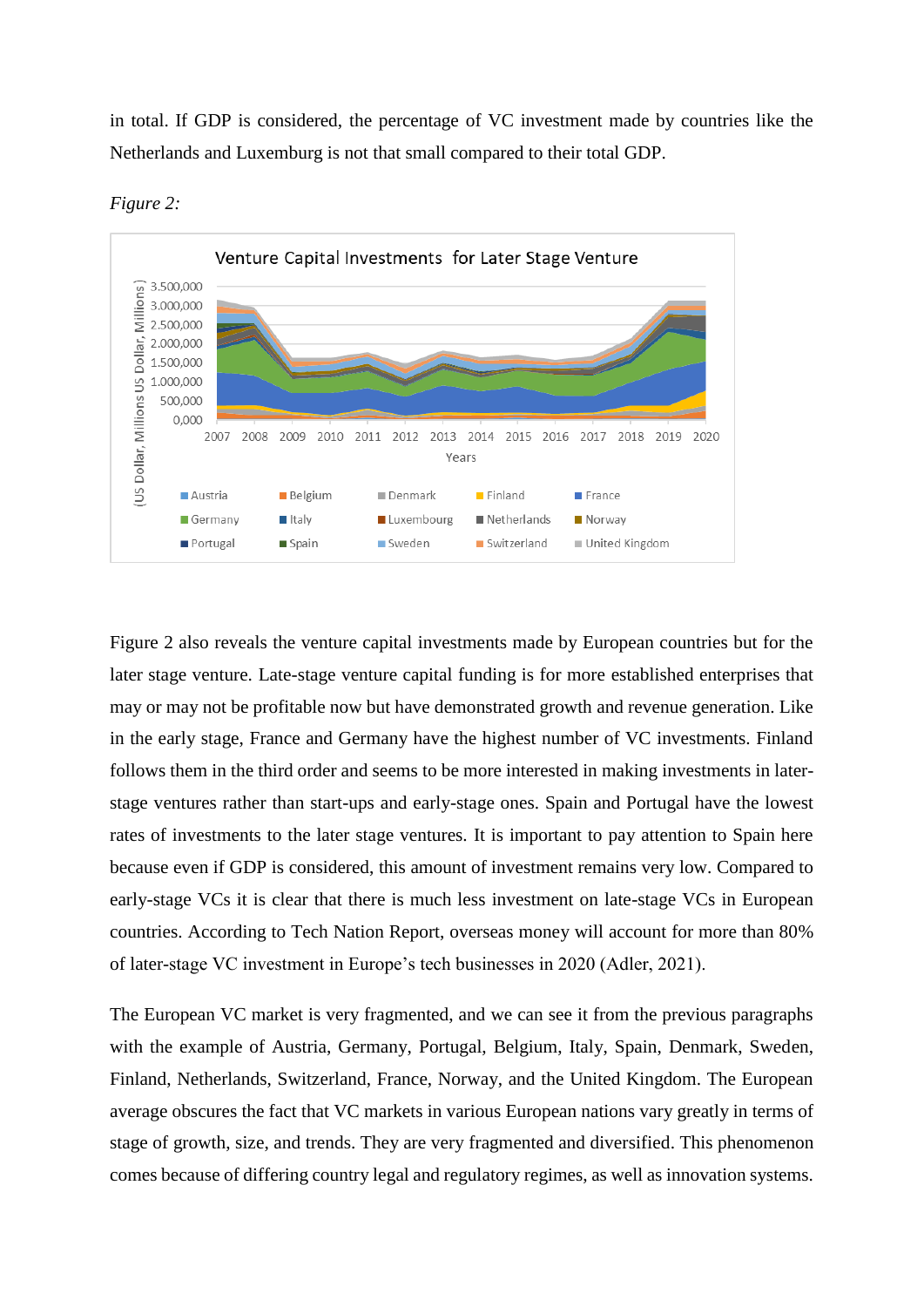## *Figure 3:*



In European venture capital financing, government agencies play an essential role. They have provided more than a fifth of the capital committed to VC businesses in the EU since 2007. (Figure 1). No other VC investor offers such a large sum of money. Corporate investors and private people each give around 10%, which is about equal to what government agencies provide. Banks, insurance, and pension funds are among the other private investors who provide just a tiny fraction of the total capital. This demonstrates that one of the most significant difficulties facing the European VC sector is increasing private VC financing. In the United States, by contrast, governmental bodies play a modest role, while pension funds are the most important source of VC investment.



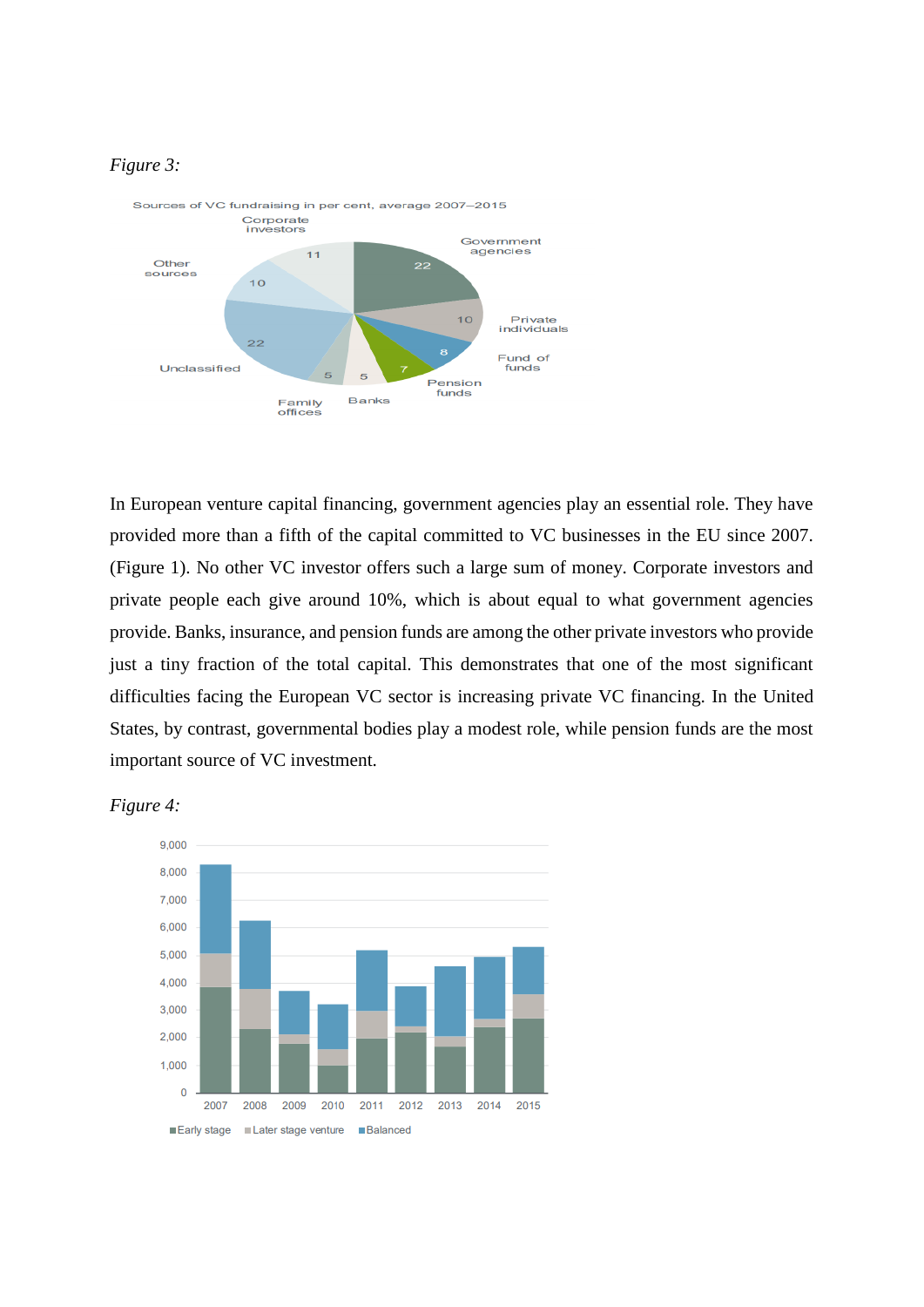The majority of the EUR 40 billion raised since 2007 has gone to enterprises in the early stages of growth (i.e. seed or start-up stage, 46 percent). About a tenth of a Euro was set aside to invest in later-stage businesses (12%), while 42 percent of the funds had no defined target stage.

Since 2007, VC firms based in the EU have invested almost EUR 35 billion in over 28,000 startups. In both 2007 and 2008, annual investments totaled EUR 5–6 billion (Figure 2). When the financial crisis hit in 2009, VC investments plummeted to around EUR 3.5 billion per year, where they stayed until 2011. VC financing dropped to a short low of slightly more than EUR 3 billion in 2012 and 2013 but rapidly rebounded to 2011 levels by 2015. EU VC companies backed as much as 4,000 projects at the start of the period under consideration. Following then, the number of agreements declined to around 3,000 per year, where it remained until 2013. The number increased in 2014 but then plummeted to just 3,000 agreements in 2015.

Compared to the US, Europe is still lacking behind. The UK VC market is a substantial part of the EU VC industry, accounting for a quarter of all EU VC fundraising and investments, although it is still far behind the US sector (Figure 3). In the short and medium term, the outcome of the UK's vote on EU membership has created economic uncertainty. The long-term consequences of the choice to leave are uncertain at this time and will be influenced to some measure by the outcome of the "Brexit." It will be critical to keep a careful eye on how the venture capital industry responds to the changing economic conditions to guarantee that young, expanding businesses across Europe have access to the cash they require.

*Figure 5:*

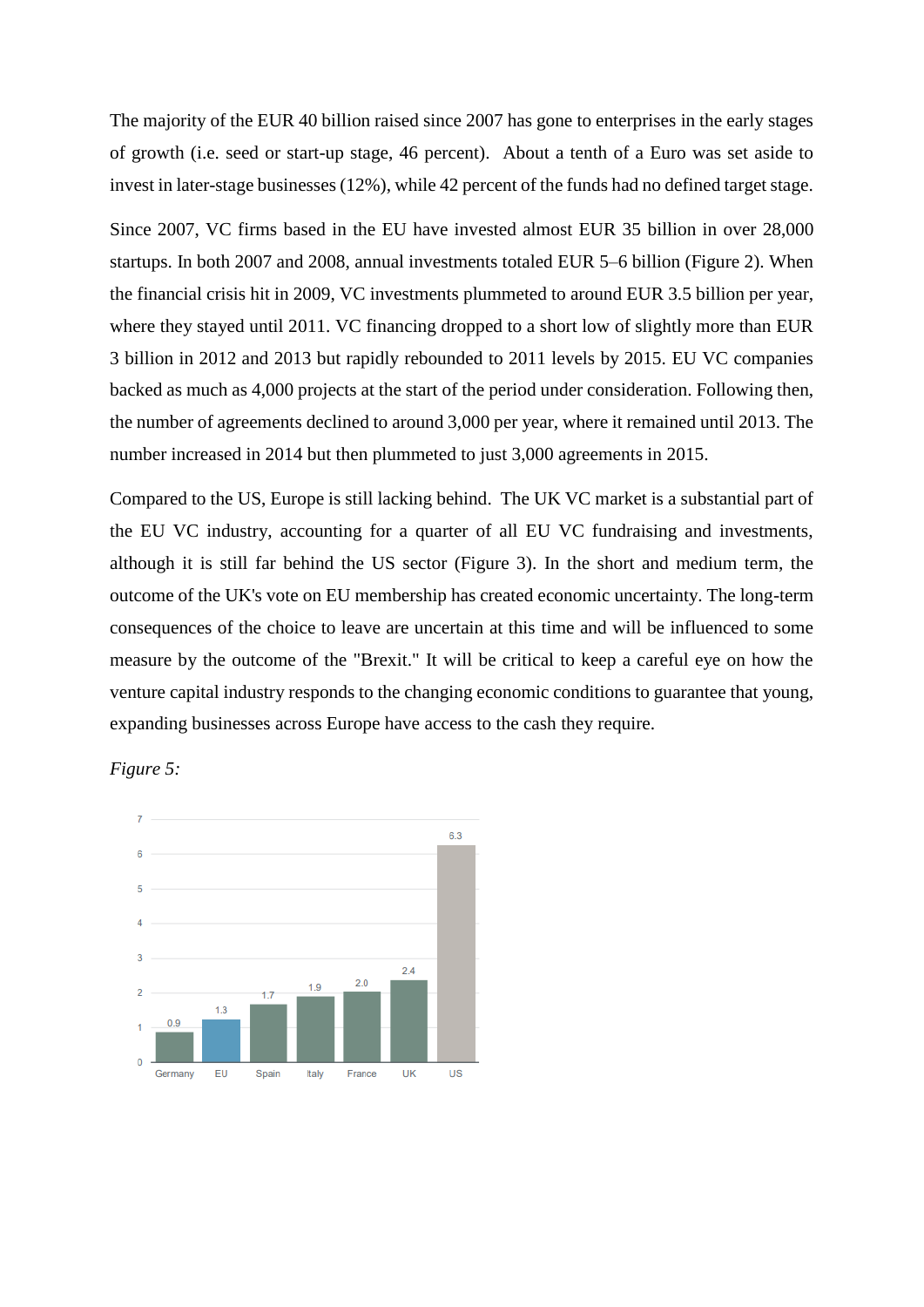European venture capital markets differ not just in terms of relative and absolute size, but also in terms of investment magnitude. Each fundraising round, VC firms invest an average of EUR 1.3 million in enterprises based in the EU. German enterprises receive the smallest amount of support among the nations evaluated, earning EUR 900,000 (Figure 3). Companies in Spain (EUR 1.7 million), Italy (EUR 1.9 million), France (EUR 2.0 million), and the United Kingdom (EUR 2.4 million) earn more money. In addition, the typical VC transaction size in the EU is far less than in the US, where VC-backed businesses earn an average of EUR 6.3 million each financing round. The larger capital market in the United States may explain part of the disparity. However, this phenomenon must do more with America's earlier and better legislation towards VSs which allow American firms' ability to push their business strategy, technology, and market penetration (i.e., market share) is far greater.

When we analyze patents granted from European Patent Office data, there is a strong relationship between EPO countries' numbers trend and the US. When we look distribution of wealth in the US, there exist strong deterioration and inequality conditions expanded in the US after the 1980s but there existed also the expansion of PE and VC activity. Those activities' effects on innovation policies, patents amounts could provide developmental opportunities for countries. Some government policies in Europe give us this relationship in data. In the literature part, Stander, P., (2017) give us change in government policies provide a sufficient environment for growing VCs. We know also from Pradhan, R. P et al. (2018), endogenous dynamics of economic growth and innovation with VCs are related to each other. Those facts give us to use change in the patent data of EPO countries and the US and their moving trend.



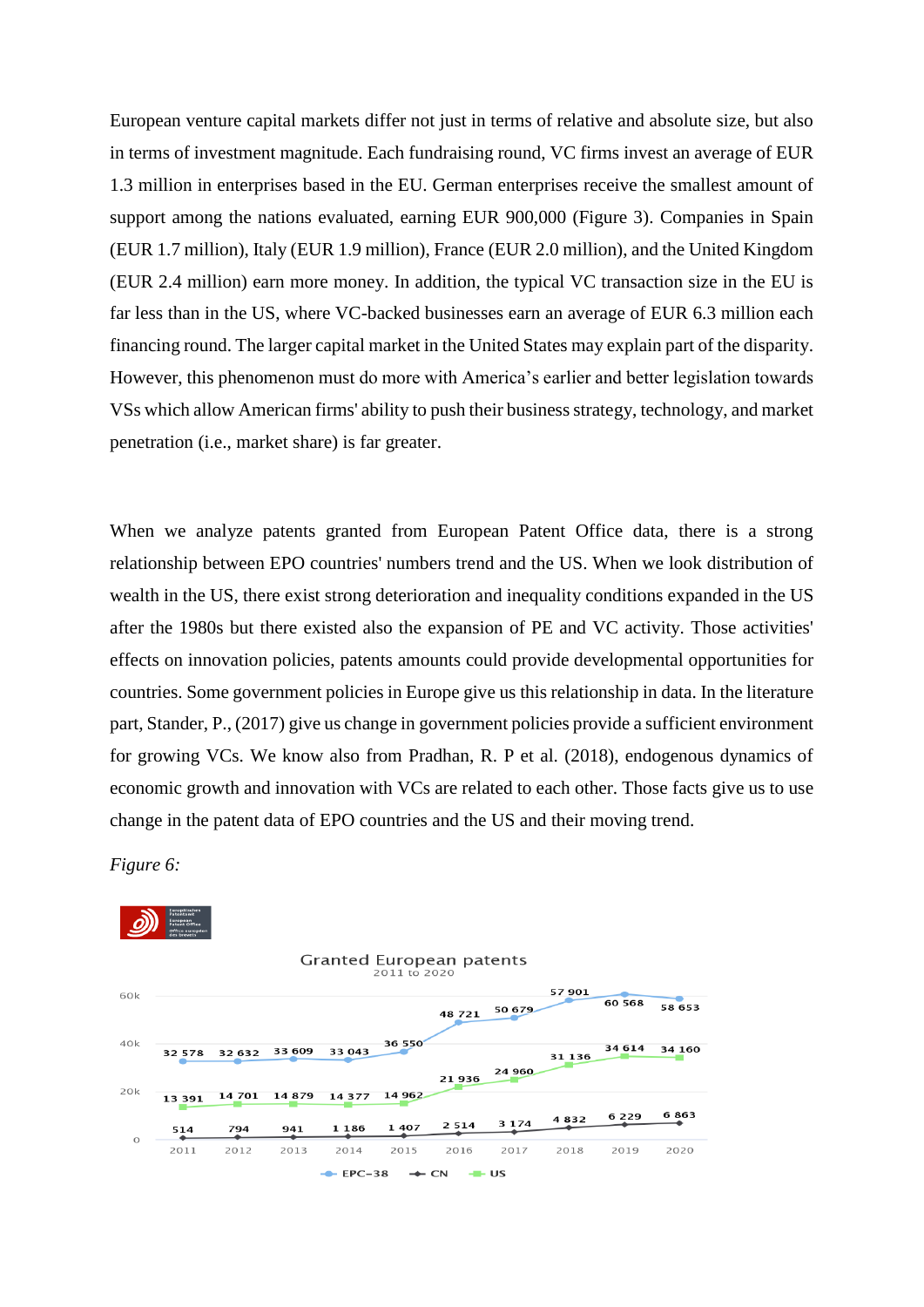Under OECD indicators, one of the effective indicators is the R&D expenditures ratio of GDP and there is some other new indirect indicator also, the ratio of woman inventors because when we analyze economic institutions, gender equality also counted as a developmental situation.

The below charts give us this ratio for inventors and starting a business from women and men. Our selected countries generally have a greater ratio of men's borrowing than women's; however, the difference between them is generally little or when compared to other countries, it is not so much important. As we mentioned in this paper, one of the development indicators is women's economic activities in life. This chart gives us to understand their borrowings for their enterprises.



*Figure 7:*

Detection of components of VCs and their developmental proof strongly depend on some structural breakpoints in the scope era. Components of economic growth include some points of R&D, innovation, and VCs' activities. Comparison of US and selected EU countries is important for R&D spendings and GDP ratio chart.

In the above figure, most of our selected countries are above the OECD average for R&D spending ratio in GDP. Some others increased their ratios and there are some exceptions.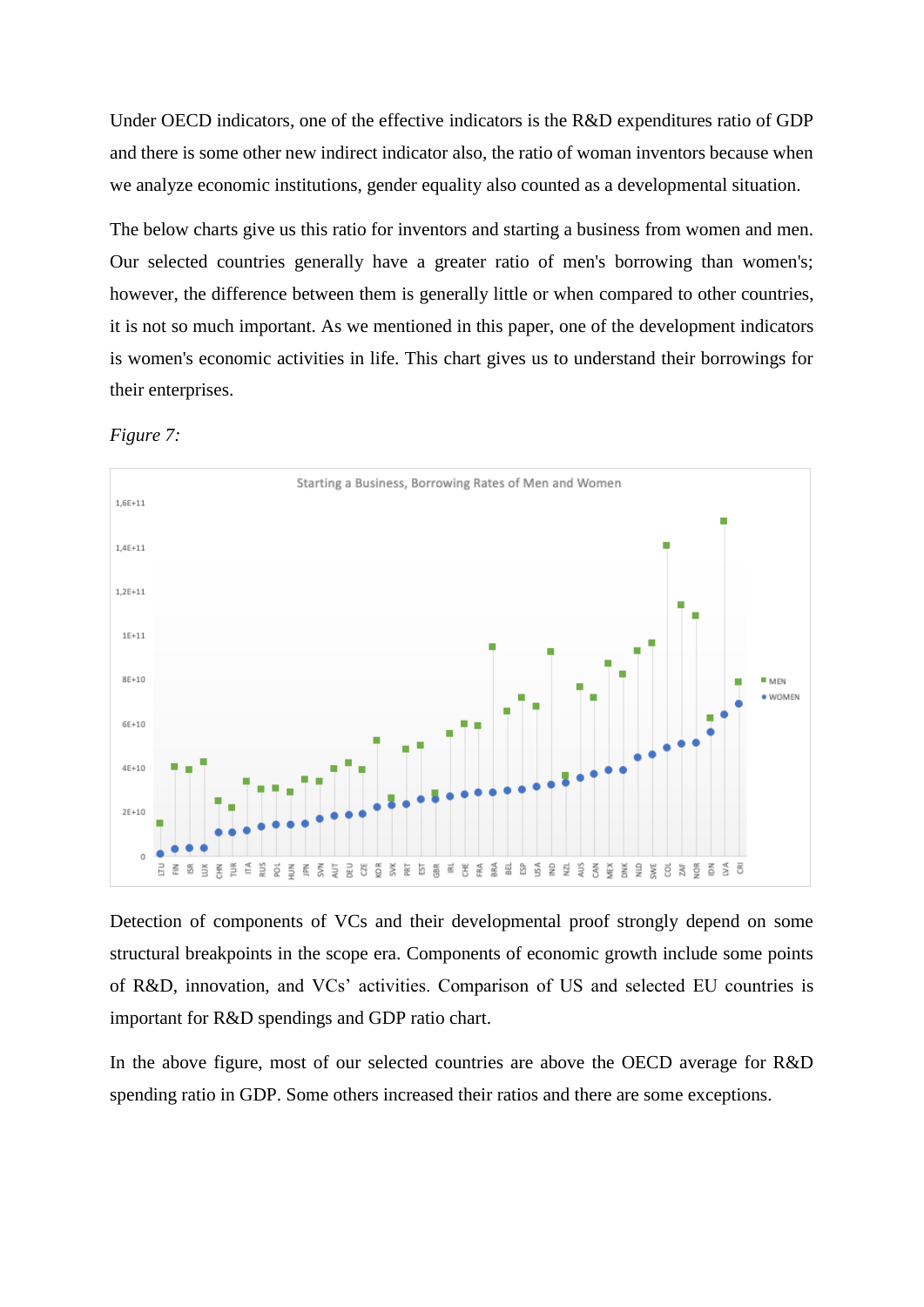Figure 6 Evolution of average quality-adiusted patent stock before and after initial VC funding



Data from Akcigit et. al (2019) gives us the VC's effect on patent quality for innovative firms. Quantified data shows us the difference between VC and non-VC firms increasing in some years after funding and finally, the difference stays constant but it is obvious that this difference affects qualities of products and these products affect trade and economy on the macro scale because this data was not taken from one firm, in their research they used lots of firms and we can analyze this outcome in macro scale.

#### **Discussion**

This section will try to contextualize the results of the literature review, it will pose back to answer some questions that the reader might have when reading our findings based on desk research. The major findings as well as the meaning of those findings and how they relate to what others have done will be discussed in this part of the paper. No further research will be introduced, only suggestions for furthermore thorough research regarding the gaps that we have found while working on our research topic. As mentioned in the previous paragraphs, the challenge that Europe had to face the most was regarding the policies that were in place for venture capital investments. Its' growth was and is heavily dependent on the government's strategy and approach to VC investments. The prime example of this phenomenon is the government funding during the pandemic. Since the beginning of the COVID crisis,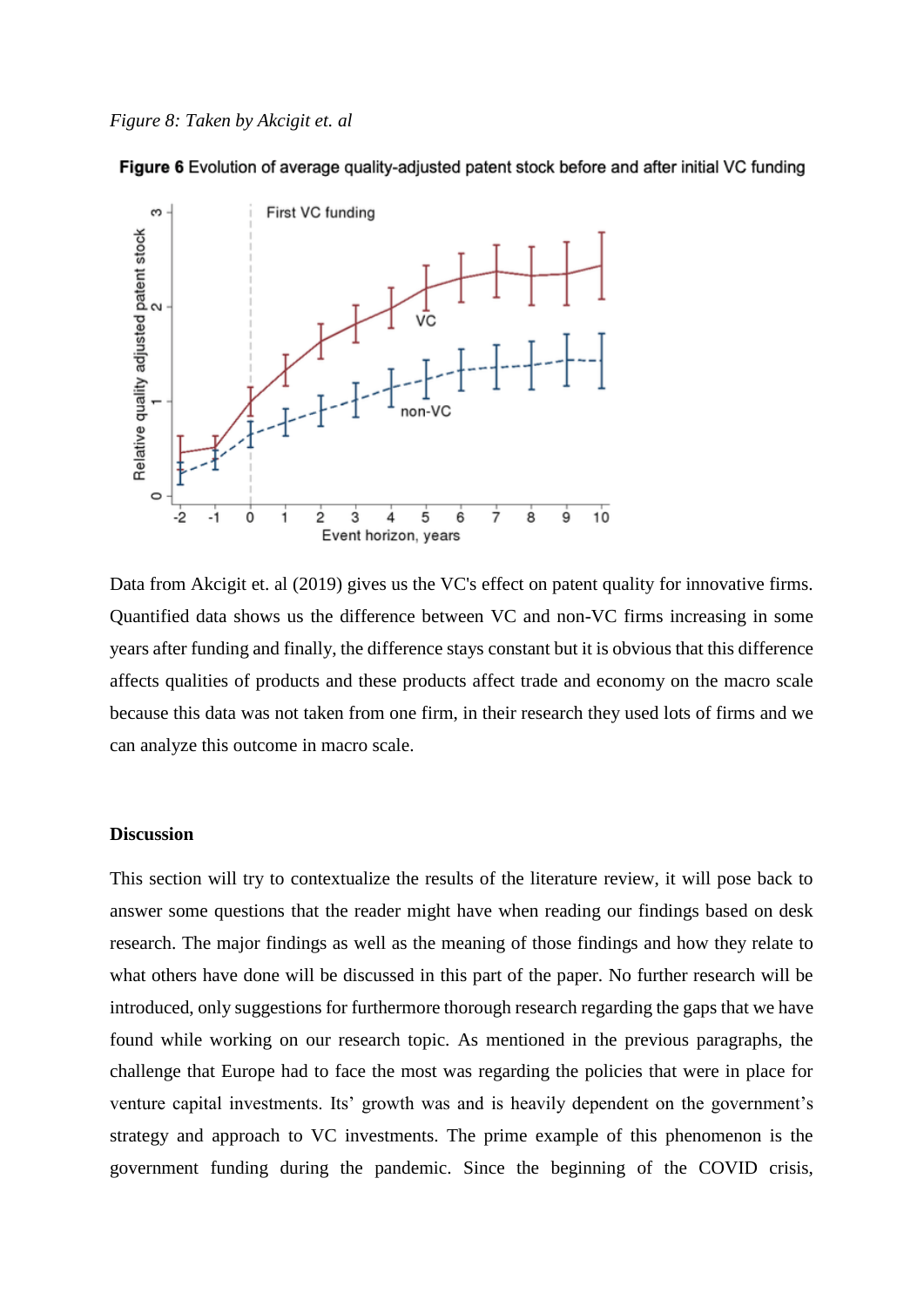government financing for innovation has increased. Early-stage enterprises that interface with private financial markets were the target of government funding schemes. Governments were able to reduce investment frictions, enhance capital allocation, and thereby boost local innovation by relying more on private capital markets. As mentioned in the literature review, when talking about the countries' institutional qualities and how they determine the 'rules of the game', we noticed that what these studies need is a comprehensive paradigm that classifies formal institutions according to their ability to be influenced or reformed. In this regard, not all formal institutions are the same. For example, governmental quality and political conditions are characteristics that cannot be directly influenced or modified (i.e., improved) in the near term. These formal institution traits frequently display significant path dependency dynamics and take decades to modify. They are structural in nature, but improving them would certainly benefit a much broader variety of economic activity than just venture capital.

Regarding the tax disparity between the EU and the USA, and how that tax disparity is one of the reasons why the EU is more behind in development on VC markets, our findings show that there are structural reforms that are being contemplated. To begin, there is a plan to propose lowering capital gains tax rates in order to boost after-tax returns on capital market investments. Second, by assuring equal tax treatment of equity and debt, the extremely high tax prejudice in favor of debt and against stock issuance will be eliminated. Third, it is planned to enact legislation to avoid double taxation of dividends from international investments. The last policy objective is tax reform to encourage entrepreneurship by lowering corporate tax rates and providing more favorable tax treatment for business formation and stock options as a form of remuneration for firm leaders. In this regard, one can notice that the EU is continuously undertaking approaches to ameliorate its VC market.

In recent years, Europe has attempted to close the gap with the United States in terms of venture capital activity, and a slew of new VC companies has popped up. The growth of the New Markets has played a significant part in this evolution, with a significant increase in the number of VC firms and VC-backed start-ups in the previous three years. Despite this, the disparity between the US and Europe in terms of venture capital generated and invested remains significant (Dehesa, 2002).

The European task moving ahead is not only to increase the yearly amount of venture capital investment but also to improve the quality of venture capital engagement. The "micro" elements of the venture capital process are just as crucial as the "macro" ones. The EU must foster a more entrepreneurial and professional venture capital business. This is undoubtedly a problem of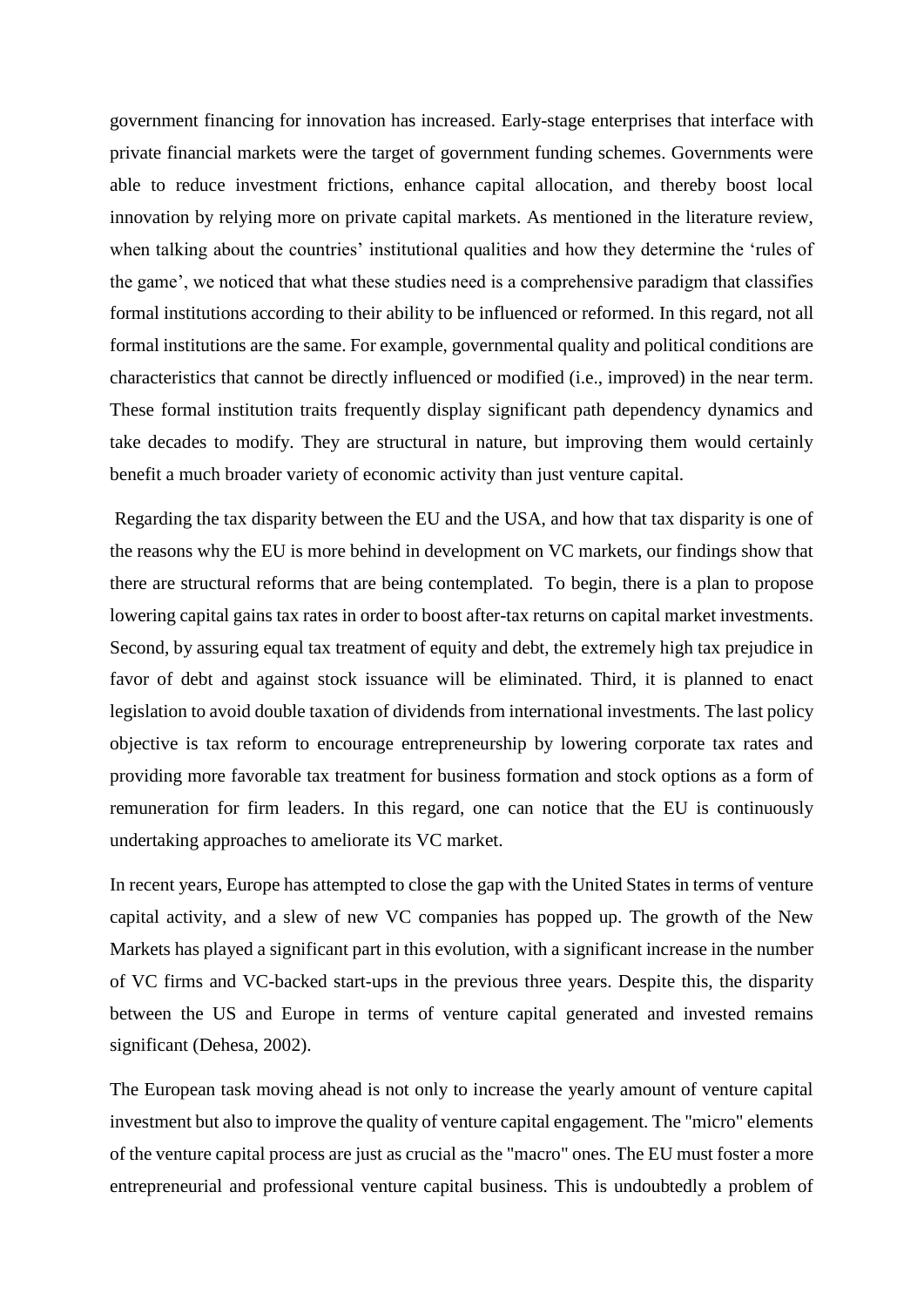raising professional standards, but it will take time, as with any issue involving human capital development.

The US is the best example of the growth effect of VCs. It has crucial impacts on venture capitals because technology firms generally choose VC financing to follow exponential growth and obviously it is efficient for growth dynamics in the US. Pioneering high-tech startups also provide them with market power globally in some sectors. We have to mention the capital abundance of the US with respect to emerging markets.

Economic growth is one important determinant for the development of countries and in the historical perspective we cannot say directly when economic growth occurs, there exists economic development. In our research, there are some clues about these developmental opportunities for the public and all layers of society in selected countries. Patent numbers, increasing rate of enterprises, VC investments could contribute to solving some societal problems about inequality in gender, economic opportunities, and so on; however, while those events happen, if governments do not take any guiding policies about funding, patent processes, these improvements utilize only restricted layers in the society. What kind of tendencies exists in those enterprises? Do venture capital firms aim to enhance some social problems? Are there enough venture capital firms that seek social impact in enterprises? These questions and some institutions that provide UN's SDGs for funds and enterprises are important indicators for understanding the structure of VCs and investments quality for economic growth and development.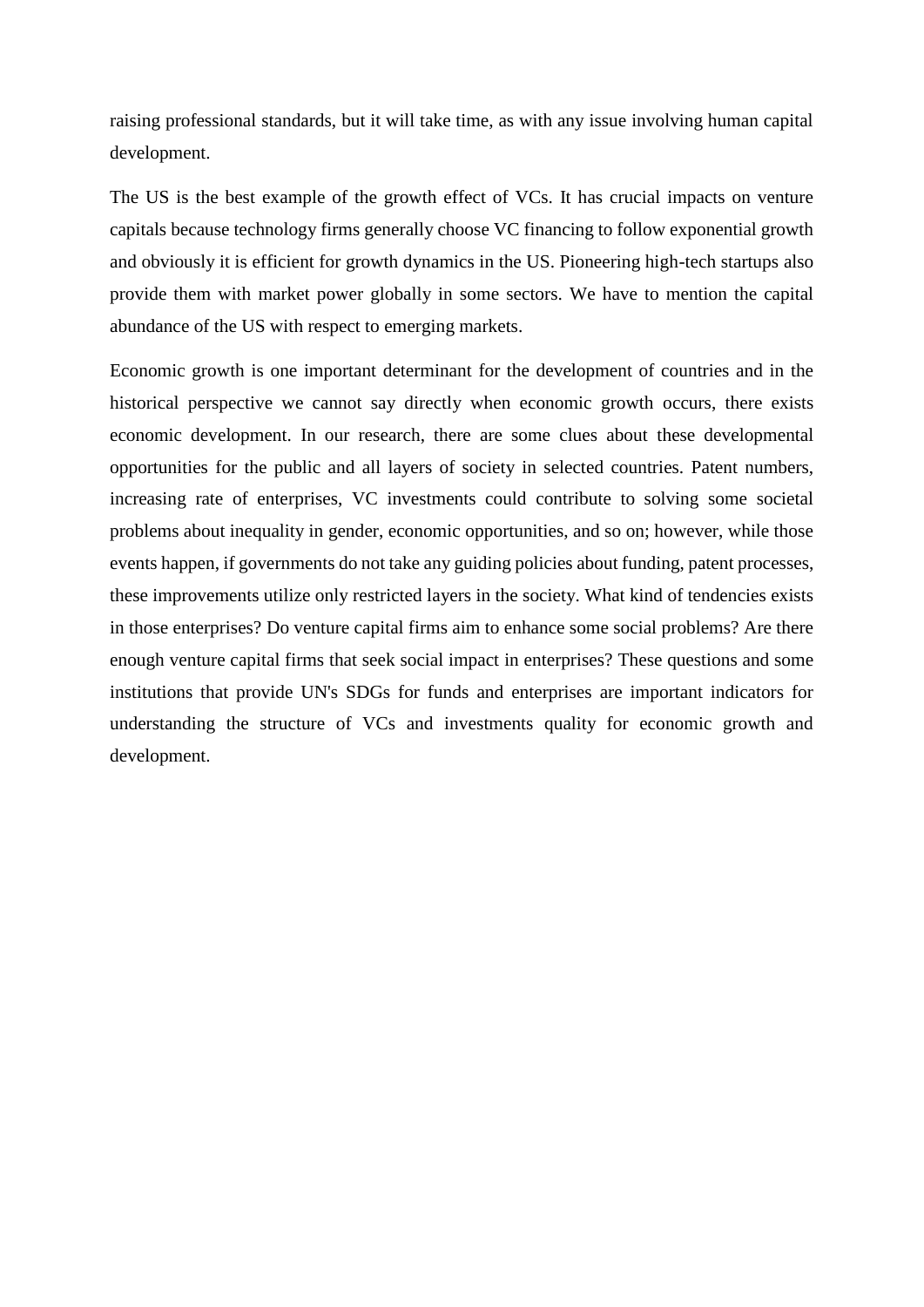## **Conclusion**

Venture capital firms and their way of business style is kind of new for capitalism, but it is important for sustaining it because in this era economies are growing up with new enterprises. Big firms and rapidly growing firms today, mostly financing from VC firms and these investments not only include monetary support but also include network and consulting supports. Generating new employment opportunities, solving the structural problems which cannot be solved from established firms' mainstream ways are the returns of those new enterprises. European conservative policies could cause the late awareness of this opportunity for competition in the world but there exist progressive policies in Europe. Rapid changes cannot happen in advanced European countries because of their well-established and complex policy structures. Analyzing policy implications, understanding the problem and the world's situation is important for implementing new policies. As we know in the financial structure of European countries, banking institutions are a strong part of the borrowing and this financing method cannot change rapidly.

Venture capital firms' effect on growth is much more visible after analyzing some key determinants of technological improvements. In this study, observing patent quality, startups' growth after funding, and the increasing rate of qualified patents after funding can show us the positive effect of VCs. Economic growth is not an effective indicator by self for understanding the improvements in the society. It is one crucial and indispensable determinant for progress. On the other hand, we should also look distribution of the wealth, growth components for the layers of the society. Could improvements on the startups provide society's goodness? Are these growth opportunities of startups sustained and inclusive? Under horizon that European countries have should ask those questions to amortize their late awareness because in developing countries there exist startup opportunities for VC firms.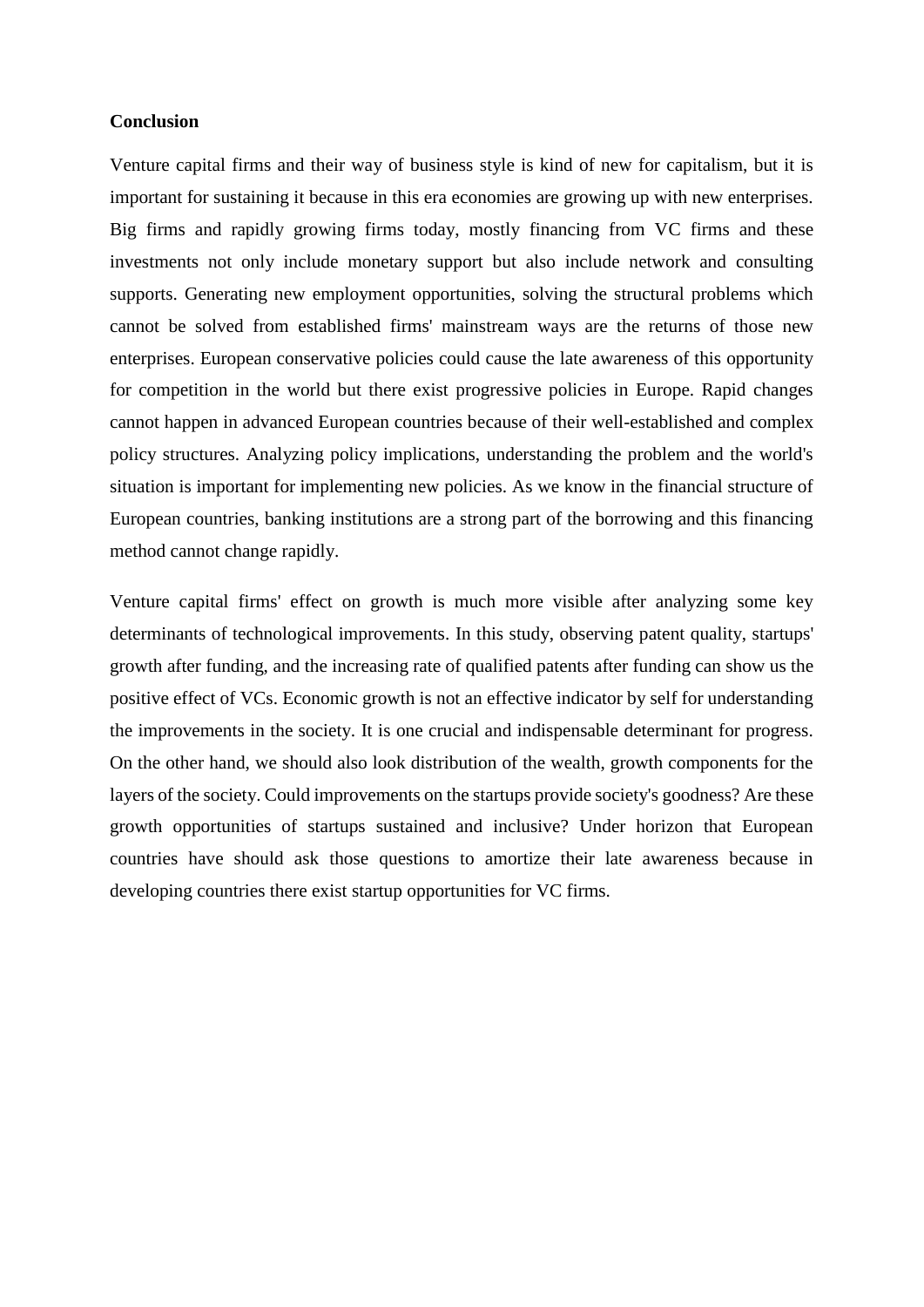### **References**

Acevedo, M., F., et., al. (2016). Building Momentum in Venture Capital across Europe.

France, Germany, Italy, Spain, and United Kingdom.

https://www.kfw.de/PDF/Download-Center/Konzernthemen/Research/PDF-Dokumente-Studien-und-Materialien/Building-Momentum-in-Venture-Capital-across-Europe.pdf

- Adler, T. (2021, March 18). Europe suffers from lack of late-stage investors, says Balderton Capital. Growth Business. Retrieved December 26, 2021, from https://www.growthbusiness.co.uk/europe-suffers-from-lack-of-late-stage-investorssays-balderton-capital-2558933/
- Bottazi, L., Da Rin, M. (2002), Venture capital in Europe and the financing of innovative companies: European Venture Capital. Economic Policy.
- Calhoun, L. (2015, December 28). 10 growing trends in venture capital for 2016. Inc.com. Retrieved December 26, 2021, from https://www.inc.com/lisa-calhoun/10-big-venturecapital-trends-to-watch-in-2016.html
- Constantin, C., & Olivier, D. (2001). Financing Innovative Firms Through Venture Capital. European Investment Bank, PJ/Industry and Services, EIB Sector Papers.
- Cressy, R. 2006. "Venture Capital." In M. Casson, B. Yeung, A. Basu, N. Wadeson (eds.), The Oxford Handbook of Entrepreneurship. Oxford University Press, 353-386.
- Da Rin, M., Nicodano, G., & Sembenelli, A. (2006). Public policy and the creation of active venture capital markets. Journal of Public Economics, 90(8-9), 1699-1723.
- Davila, A., Foster, G., & Gupta, M. (2003). Venture capital financing and the growth of startup firms. Journal of business venturing, 18(6), 689-708.
- Dehesa, G., (2002), Venture Capital in the United States and Europe: the US and European Experience with Venture Capital.

Dubocage, E., & Rivaud-Danset, D. (2002). The development of venture capital in Europe. The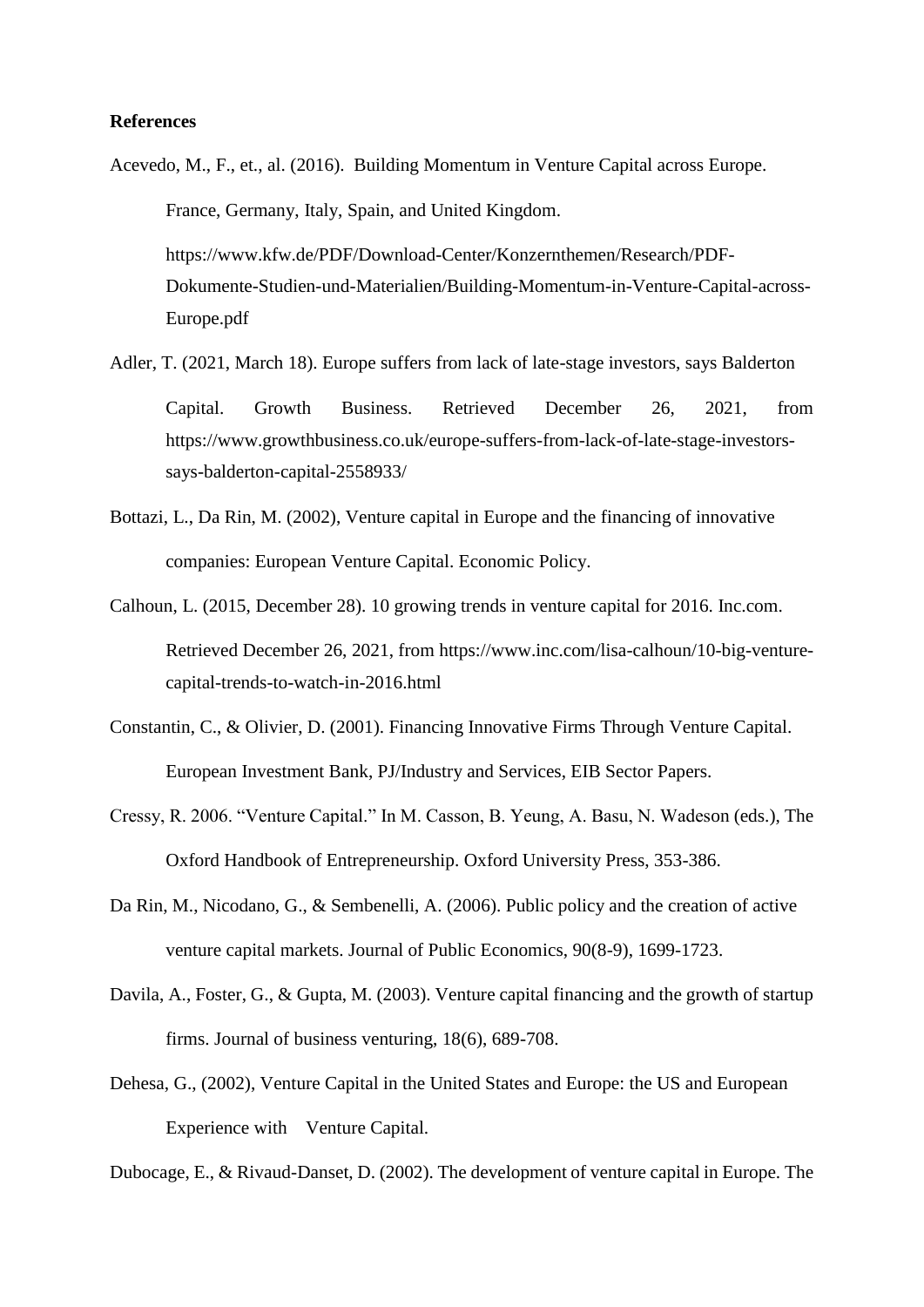role of Public Policy. Venture capital in Europe: international comparisons.

Dubocage, E., and D. Rivaud-Danset, 2002, "Government Policy on Venture Capital Support in France," Venture Capital, 4(1): 25-43.

Ederveen, S., Gorter, J., (2002). Does European Cohesion Policy Reduce Regional Disparities? CPB

Discussion Paper.

- EVCA (2002) Survey of the economic and social impact of venture capital in Europe. Res. Pap. from EVCA European Commission. (n.d.). Venture Capital. Internal Market, Industry, Entrepreneurship, and SMEs. Retrieved December 6, 2021, from https://ec.europa.eu/growth/access-finance-smes/policy-areas/venture-capital\_en.
- Gordon, M. (2007), Venture Capital and Government Policy: Ten Meditations on Venture Capital.
- Grilli, L., & Murtinu, S. (2014). Government, venture capital, and the growth of European hightech entrepreneurial firms. Research Policy, 43(9), 1523-1543.
- Grilli, L., Mrkajic, B. & Latifi, G, (2018), Venture capital in Europe: social capital, formal institutions, and mediation effects. Small Bus Econ
- Hasan, I., & Tucci, C. L. (2010). The innovation–economic growth nexus: Global evidence. Research Policy, 39(10), 1264-1276.
- *Horizon 2020*. UKRI. (n.d.). Retrieved January 27, 2022, from https://www.ukri.org/councils/innovate-uk/guidance-for-applicants/guidance-forspecific-funds/horizon-2020/
- *Innovfin EU Finance for Innovators*. EIB.org. (n.d.). Retrieved January 27, 2022, from https://www.eib.org/en/products/mandates-partnerships/innovfin/index.htm

Lerner, J., Moore, D. & Shepherd, S. (2005), A Study Of New Zealand's Venture Capital

Lerner, J., Leamon, A., Robles, G.A. (2021), Best Practices in Creating A Venture Capital Ecosystem.